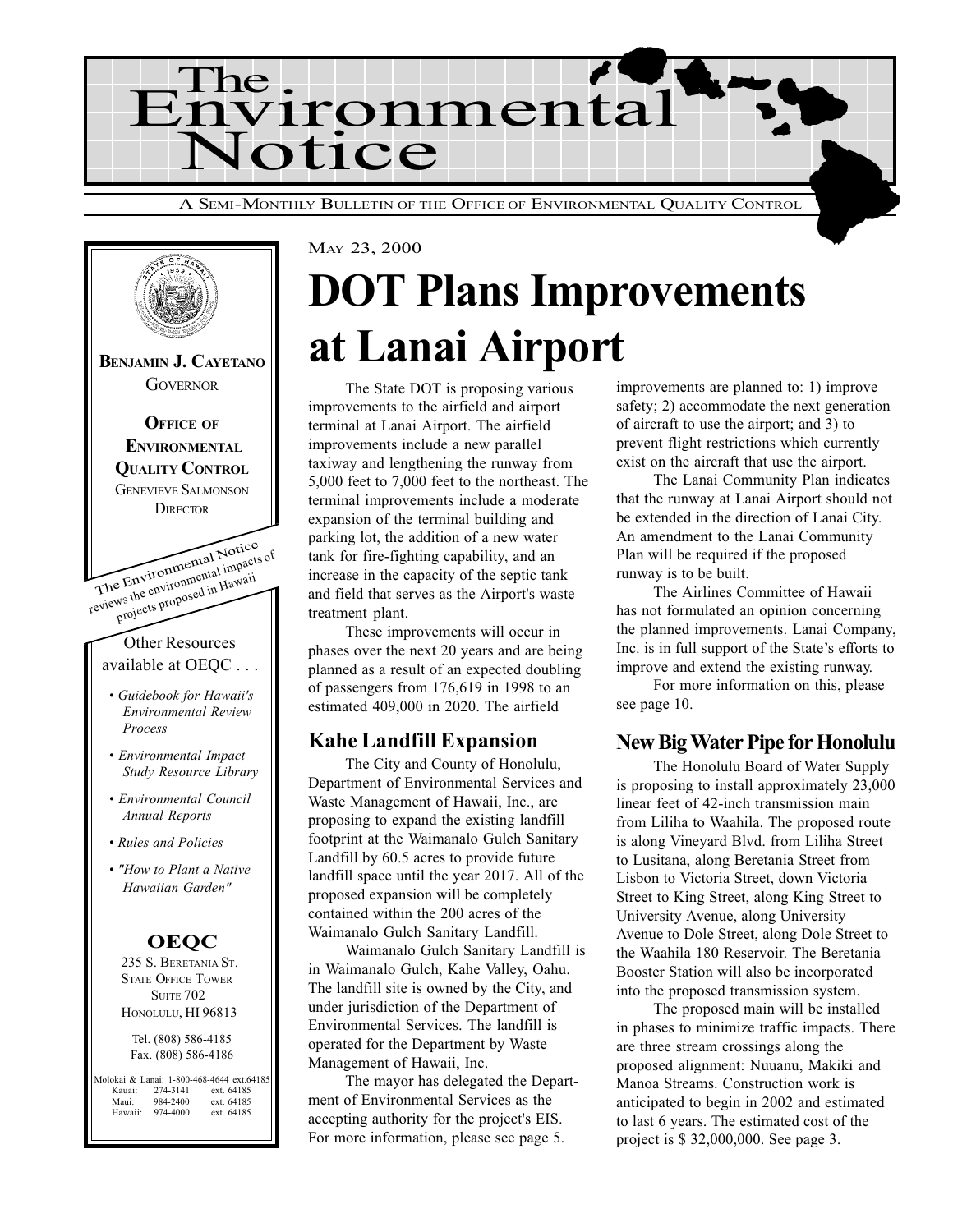# Table of Contents

#### MAY 23, 2000

### **1** Oahu Notices

#### Draft Environmental Assessments

| (1) Honolulu 42-inch and 24-inch Transmission Mains 3            |  |
|------------------------------------------------------------------|--|
| (2) Kailua Town Center Redevelopment (Special Management Area) 3 |  |

#### Final Environmental Assessments/

| <b>Findings of No Significant Impacts (FONSI)</b> |  |  |  |
|---------------------------------------------------|--|--|--|
|---------------------------------------------------|--|--|--|

| (3) Kualoa Regional Park Centralized Wastewater System 4            |
|---------------------------------------------------------------------|
| (4) M/V Investment Partners, Single Family Dwelling, Waikiki (SMA)4 |

#### Draft Environmental Impact Statements

#### Previously Published Projects Pending Public Comments

## **3 [Maui Notices](#page-6-0)**

#### Draft Environmental Assessments

|--|--|--|

#### Final Environmental Assessments/

#### Findings of No Significant Impacts (FONSI) [\(2\) Kihei Information Center, Boat Facility & Native Plant Nursery](#page-6-0) ....... 7 [\(3\) Mokulele Highway - Puunene Avenue Roadway Widening](#page-7-0)

(Supplemental) ............................................................................... 8

#### National Environmental Policy Act

| (3) Mokulele Highway - Puunene Avenue Roadway Widening Project |  |
|----------------------------------------------------------------|--|
|                                                                |  |

## **5 Lanai Notices**

| <b>Draft Environmental Assessments</b> |  |
|----------------------------------------|--|
|                                        |  |

## 6 Hawaii Notices

| <b>Previously Published Projects</b> |  |
|--------------------------------------|--|
|                                      |  |
|                                      |  |

### ● Kauai Notices

#### Previously Published Projects

### **≰ [Shoreline Notices](#page-11-0)**

## **A** Pollution Control Permits

### **Lt Coastal Zone News**

| (1) Extension of General Permit PODCO 86-1 for Seawater Intake |  |
|----------------------------------------------------------------|--|
|                                                                |  |
| (2) City and County of Honolulu Purchase of New Buses  16      |  |

## Alien Species Permits

|--|

### **K** [Federal Notices](#page-16-0)



OEQC intends to make the information in this bulletin accessible to everyone. Individuals that require this material in a different format (such as large type or braille), should contact our office for assistance.

| The Environmental Notice | <b>Office of Environmental Quality Control</b> | Page 2 |
|--------------------------|------------------------------------------------|--------|
|--------------------------|------------------------------------------------|--------|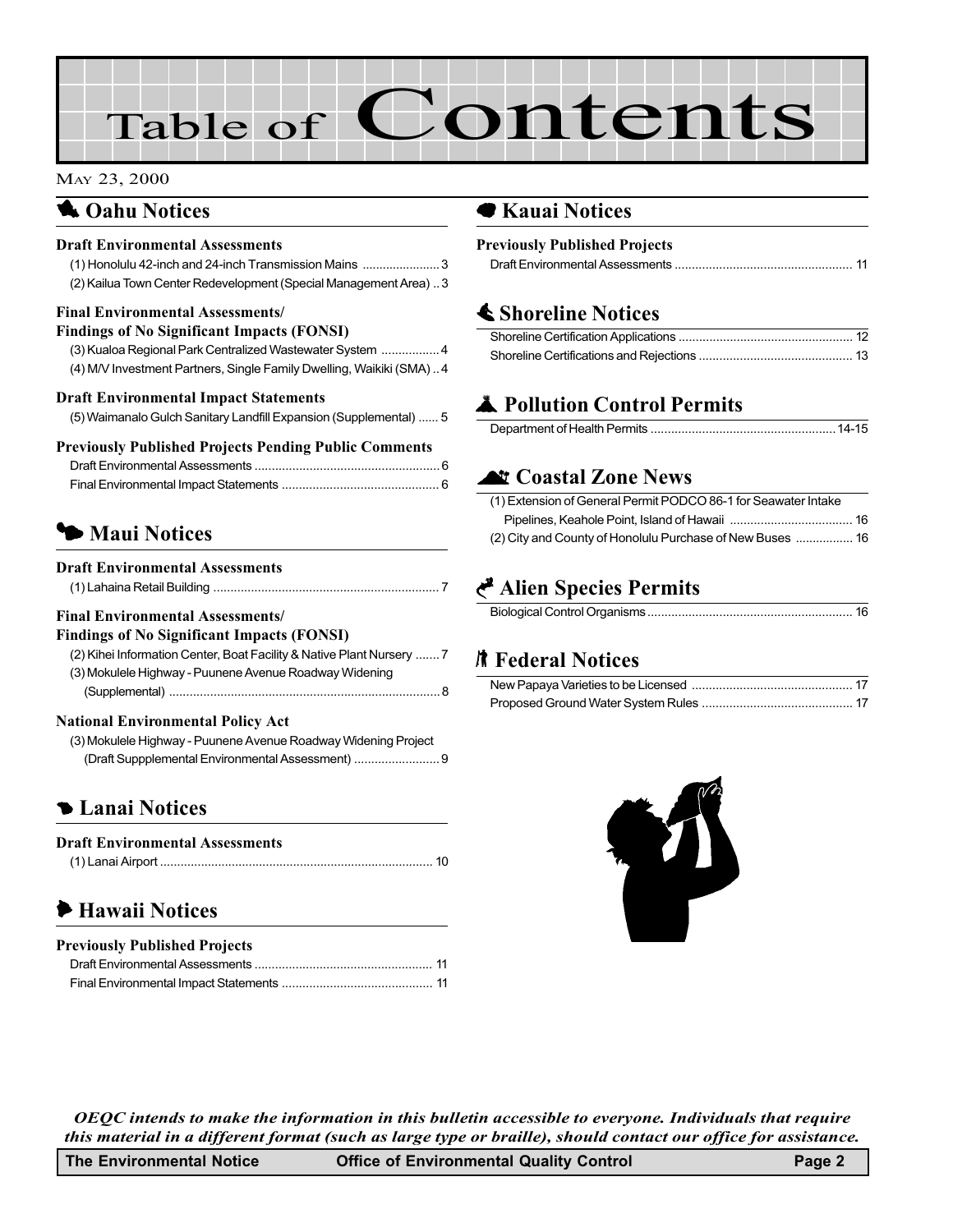MAY 23, 2000

Oahu Notices

2

4 1

## <span id="page-2-0"></span>Draft Environmental Assessments

## 1 (1) Honolulu 42-inch and 24 inch Transmission Mains

| District:             | Honolulu                                       |
|-----------------------|------------------------------------------------|
| TMK:                  | Vicinity of 1-7-29, 27, 26, 6; 2-              |
|                       | 1-4, 8, 9, 19, 35, 37; 2-1-36, 41;             |
|                       | $2-3-25$ ; $2-4-02$ , 3, 4, 5, 6; $2-8-1$ , 3, |
|                       | 4, 5, 6, 7, 23, 29; 3-3                        |
| Applicant:            | City and County of Honolulu                    |
|                       | Board of Water Supply                          |
|                       | 630 South Beretania Street                     |
|                       | Honolulu, Hawaii 96843                         |
|                       | Contact: Barry Usagawa (527-5235)              |
|                       | <b>Approving Agency/Accepting</b>              |
| <b>Authority:</b>     | City and County of Honolulu                    |
|                       | Board of Water Supply                          |
|                       | 630 South Beretania Street                     |
|                       | Honolulu, Hawaii 96843                         |
|                       | Contact: Clifford Jamile (527-6180)            |
| Consultant:           | Marc M. Siah & Associates, Inc.                |
|                       | 810 Richards Street, Suite 888                 |
|                       | Honolulu, Hawaii 96813                         |
|                       | Contact: Mr. Kelly Chuck (538-7180)            |
| <b>Public Comment</b> |                                                |
| Deadline:             | June 22, 2000                                  |
| Status:               | DEA First Notice pending public comment.       |
|                       | Address comments to the applicant with         |
|                       | copies to the approving agency or accepting    |
|                       | authority, the consultant and OEQC.            |
| <b>Permits</b>        | Corps GP with Water Quality 401                |
| <b>Required:</b>      | certification. SCAP. NPDES                     |

The Honolulu Board of Water Supply (BWS) proposes to install approximately 23,000 linear feet of 42-inch transmission main within State and City right-of-ways. The proposed route is along Vineyard Boulevard from Liliha Street to Lusitana, along Beretania Street from Lisbon to Victoria Street, down Victoria Street to King Street, along King Street to University Avenue, along University Avenue to Dole Street, along Dole Street to the Waahila 180 Reservoir. The Beretania Booster Station will also be incorporated into the proposed transmission system.

The new transmission main will stabilize the hydraulic grade line, which will increase efficiency by reducing pumping costs and maintenance requirements while ensuring continuity of service during maintenance and repair of the existing transmission mains.

3

The proposed main will be installed in phases to minimize traffic impacts. There are three stream crossings along the proposed alignment: Nuuanu, Makiki and Manoa Stream. Construction work is anticipated to begin in 2002 and estimated to last 6 years. The estimated cost of the project is \$ 32,000,000.

## 1 (2) Kailua Town Center Redevelopment (Special Management Area)

| District:                         | Koolaupoko                            |
|-----------------------------------|---------------------------------------|
| TMK:                              | $4 - 2 - 38:23$                       |
| Applicant:                        | Castle Family Limited Partnership     |
|                                   | 1199 Auloa Road                       |
|                                   | Kailua, Hawaii 96734                  |
|                                   | Contact: Randolf Moore (266-1400)     |
| <b>Approving Agency/Accepting</b> |                                       |
| <b>Authority:</b>                 | City and County of Honolulu           |
|                                   | Department of Planning and Permitting |
|                                   | 650 South King Street                 |
|                                   | Honolulu, Hawaii 96813                |
|                                   | Contact: Ardis Shaw-Kim (527-5349)    |

5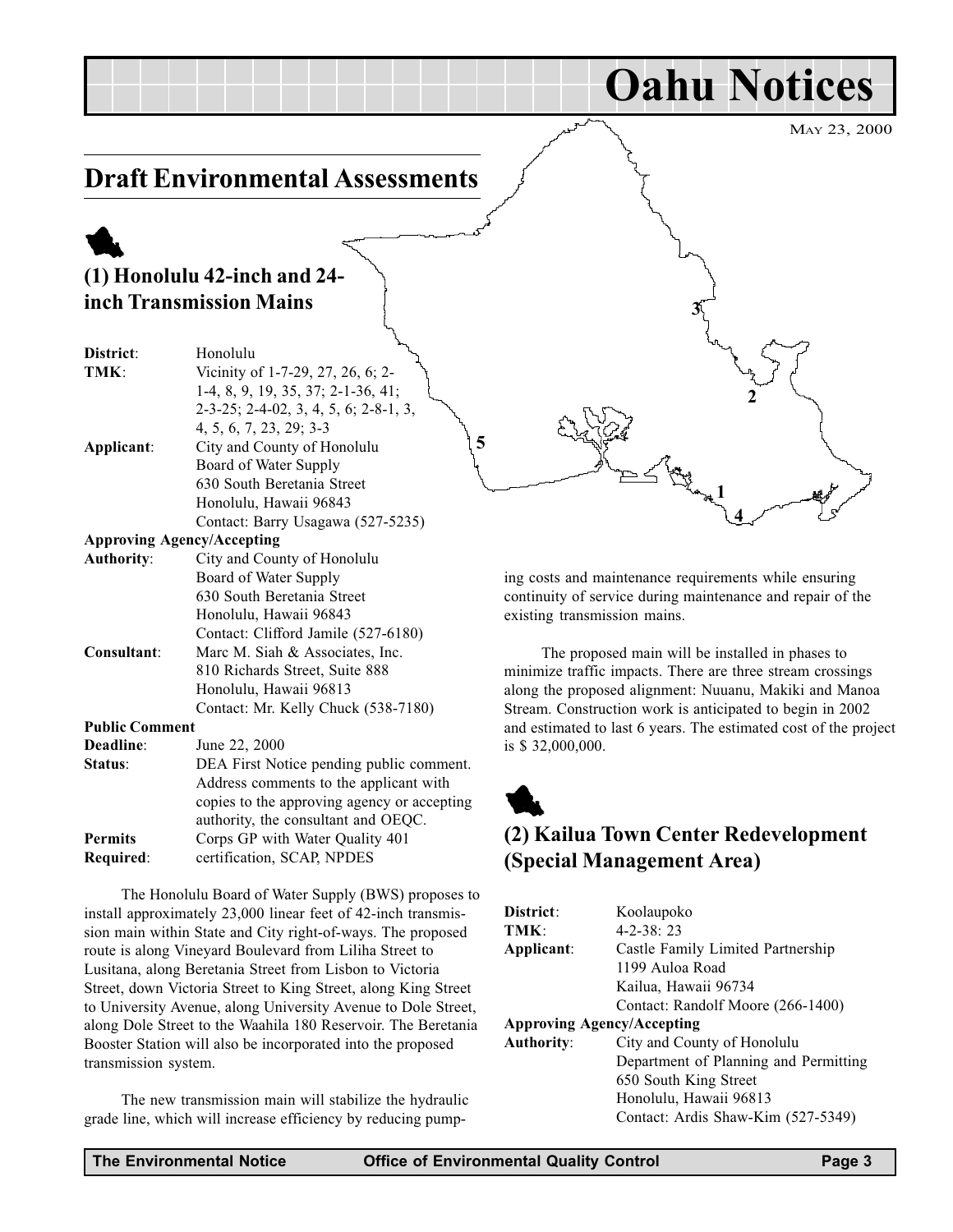## <span id="page-3-0"></span>Oahu Notices

MAY 23, 2000

| Consultant:           | Sueda & Associates, Inc.                                                                                                                                                 |
|-----------------------|--------------------------------------------------------------------------------------------------------------------------------------------------------------------------|
|                       | 905 Makahiki Way                                                                                                                                                         |
|                       | Honolulu, Hawaii 96826                                                                                                                                                   |
|                       | Contact: Lloyd Sueda (949-6644)                                                                                                                                          |
| <b>Public Comment</b> |                                                                                                                                                                          |
| Deadline:             | June 22, 2000                                                                                                                                                            |
| Status:               | DEA First Notice pending public comment.<br>Address comments to the applicant with<br>copies to the approving agency or accepting<br>authority, the consultant and OEQC. |
| <b>Permits</b>        |                                                                                                                                                                          |
| Required:             | SMA                                                                                                                                                                      |

The 100,475 square foot project site is located at the corner of Hekili Street and Hamakua Drive in Kailua. Two commercial buildings with about 50,000 square feet (sf) of floor area and a parking lot currently occupy the site. The applicant proposes to demolish one of the buildings and construct 10,000 sf of new retail space, ultimately reducing the retail area to about 41,500 sf. The remaining structure will be renovated and the parking area will reconfigured and landscaped.

## Final Environmental Assessments/Findings of No Significant Impacts (FONSI)



## (3) Kualoa Regional Park Centralized Wastewater System

| District:                         | Koolaupoko                             |  |
|-----------------------------------|----------------------------------------|--|
| TMK:                              | $4-9-04:01$ and 11                     |  |
| Applicant:                        | City and County of Honolulu            |  |
|                                   | Department of Design and Construction  |  |
|                                   | 650 South King Street, 14th Floor      |  |
|                                   | Honolulu, Hawaii 96813                 |  |
|                                   | Contact: Robert Miyasaki (527-5159)    |  |
| <b>Approving Agency/Accepting</b> |                                        |  |
| <b>Authority:</b>                 | Same as above.                         |  |
| Consultant:                       | Group 70 International, Inc.           |  |
|                                   | 925 Bethel Street, 5th Floor           |  |
|                                   | Honolulu, Hawaii 96813                 |  |
|                                   | Contact: Jeffrey Overton (523-5866)    |  |
| <b>Public Challenge</b>           |                                        |  |
| Deadline:                         | June 22, 2000                          |  |
| Status:                           | FEA/FONSI issued, project may proceed. |  |

#### Permits

Required: Grading, wastewater system approval

Kualoa Regional Park is located on the windward shore of Oahu, approximately 25 miles from downtown Honolulu. The park is bounded to the north by Kamehameha Highway, to the east and south by Ko'olau Bay, and to the west by Molii Pond. The park is generally used by the public for picnics, swimming and camping, with campers representing the highest percentage use group at the park.

Existing facilities include four comfort stations, a food service building, a recreation/administrative building, and a caretaker's cottage. Picnic areas are located throughout the park. The park has large lawn areas which are popular for group picnics. There is a narrow beach fronting most of the shoreline of the park.

The individual wastewater systems currently serving the park facilities are clogged, require frequent pumping, and periodically overflow. The systems for each comfort station are currently pumped at least once a week and with greater frequency during peak park usage. Clogging of the leaching fields has also caused the some units to overflow. In addition, the shoreline has eroded significantly in the vicinity of the leaching field for one comfort station. These problems, in turn, force the closure of the malfunctioning comfort station and surrounding areas of the park.

The malfunctioning systems become particularly problematic during summer months when camping usage peaks. During the summer camping season and long weekends, the City brings in portable toilets to handle the heavy usage of that facility by campers. These toilets require frequent pumping to keep them operational.

To address this problem, the proposed project involves emergency repair and upgrade of the existing wastewater system with new collection lines, force mains, low pressure pumps stations and a centralized disposal system. These emergency repairs are needed to protect the public health and environment.



## (4) M/V Investment Partners, Single Family Dwelling, Waikiki (SMA)

| <b>District:</b> | Honolulu       |
|------------------|----------------|
| TMK:             | $1 - 1 - 33:2$ |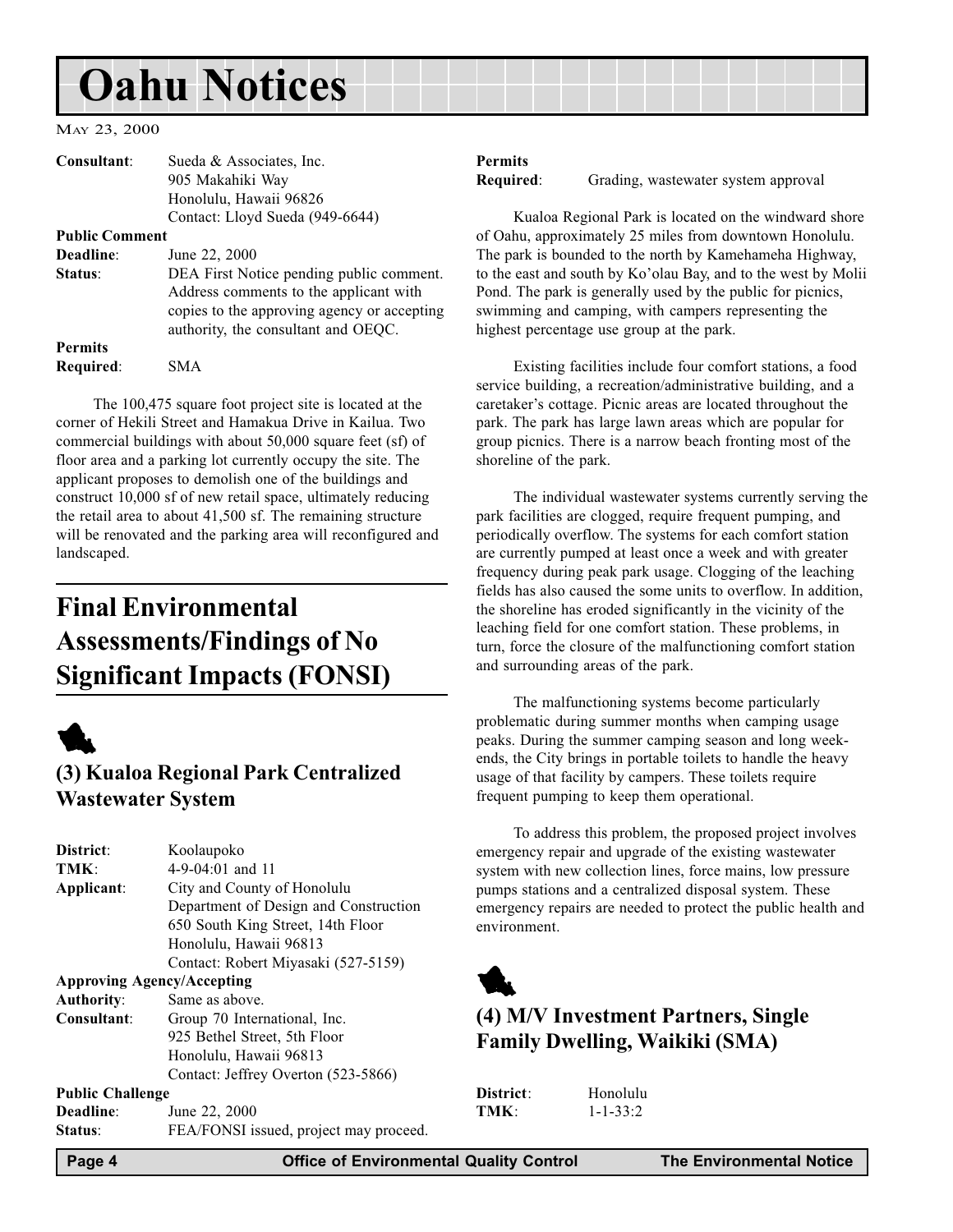<span id="page-4-0"></span>

MAY 23, 2000

| Applicant:                        | M/V Investment Partners                |  |
|-----------------------------------|----------------------------------------|--|
|                                   | P.O. Box 62156                         |  |
|                                   | Honolulu, HI 96839                     |  |
|                                   | Contact: Ralph Gray (808)524-8200      |  |
| <b>Approving Agency/Accepting</b> |                                        |  |
| <b>Authority:</b>                 | City & County of Honolulu              |  |
|                                   | Department of Planning and Permitting  |  |
|                                   | 650 South King Street                  |  |
|                                   | Honolulu, Hi 96813                     |  |
|                                   | Contact: Ardis Shaw-Kim (527-5349)     |  |
| <b>Public Challenge</b>           |                                        |  |
| Deadline:                         | June 22, 2000                          |  |
| Status:                           | FEA/FONSI issued, project may proceed. |  |
| <b>Permits</b>                    |                                        |  |
| Required:                         | SSV, SMA                               |  |

The 3,790-square foot lot is located at 3061 Kalakaua Avenue near Diamond Head. The ocean front property is currently vacant. The applicant proposes to construct a twostory, 3,500-square foot dwelling on the property. Because the property abuts the shoreline, it is subject to a 40-foot building setback from the shoreline. The proposed dwelling would encroach as much as 35 feet into the 40-foot shoreline setback.

Other accessory structures that will encroach into the 40-foot shoreline setback include a fence/wall at the property boundary and landscaping.

Surrounding properties include both single and multifamily dwellings.

## Draft Environmental Impact Statements



## (5) Waimanalo Gulch Sanitary Landfill Expansion (Supplemental)

| District:                         | Ewa                                  |
|-----------------------------------|--------------------------------------|
| TMK:                              | 9-2-03:072 and 073                   |
| Applicant:                        | City and County of Honolulu          |
|                                   | Department of Environmental Services |
|                                   | 650 South King Street, 3rd Floor     |
|                                   | Honolulu, Hawaii 96813               |
|                                   | Contact: Frank Doyle (527-5358)      |
| <b>Approving Agency/Accepting</b> |                                      |
| <b>Authority:</b>                 | Same as above.                       |

Consultant: R.M. Towill Corporation 420 Waiakamilo Road, Suite 411 Honolulu, Hawaii 96817 Contact: Brian Takeda (842-1133) Public Comment Deadline: July 7, 2000 Status: DEIS First Notice pending public comment. Address comments to the applicant with copies to the approving agency or accepting authority, the consultant and OEQC. Permits Required: SUP, CUP, NPDES

Waimanalo Gulch Sanitary Landfill is located in Waimanalo Gulch, Kahe Valley, Oahu. The landfill site is owned by the City and County of Honolulu, and under jurisdiction of the Department of Environmental Services (ENV). The landfill is operated on behalf of ENV by Waste Management of Hawaii, Inc.

ENV and Waste Management of Hawaii, Inc., propose to expand the existing landfill footprint by 60.5 acres in order to provide future landfilling space until the year 2017. All of the proposed expansion will be completely contained within the 200 acres of the Waimanalo Gulch Sanitary Landfill.

The existing landfill property occupies a total area of approximately 200 acres. Of the 200 acres, 86.5 acres have been in use since the landfill became operational in September 1989. Approximately 22 acres are used for administration and operational support, and the remaining 64.5 acres are used for landfilling. As the current 86.5 acres nears capacity, the proposed 60.5-acre expansion will provide additional landfill space for disposal of over 1,400 tons of solid waste accepted daily at the Waimanalo Gulch Sanitary Landfill.

A prior Revised Environmental Impact Statement (EIS) was prepared in 1984 for use of the Waimanalo Gulch Sanitary Landfill site based on use of City and County of Honolulu land and funds for development, in accordance with Chapter 200, Title 11, Hawaii Administrative Rules (HAR), and Chapter 343, Hawaii Revised Statutes (HRS).

This Draft Supplemental Environmental Impact Statement (Draft SEIS), addresses the potential for environmental impacts associated with expansion of the existing landfill footprint. The purpose of this Draft SEIS is to inform interested parties of the proposed project and to seek public input on subject areas which should be addressed in the forthcoming Final SEIS.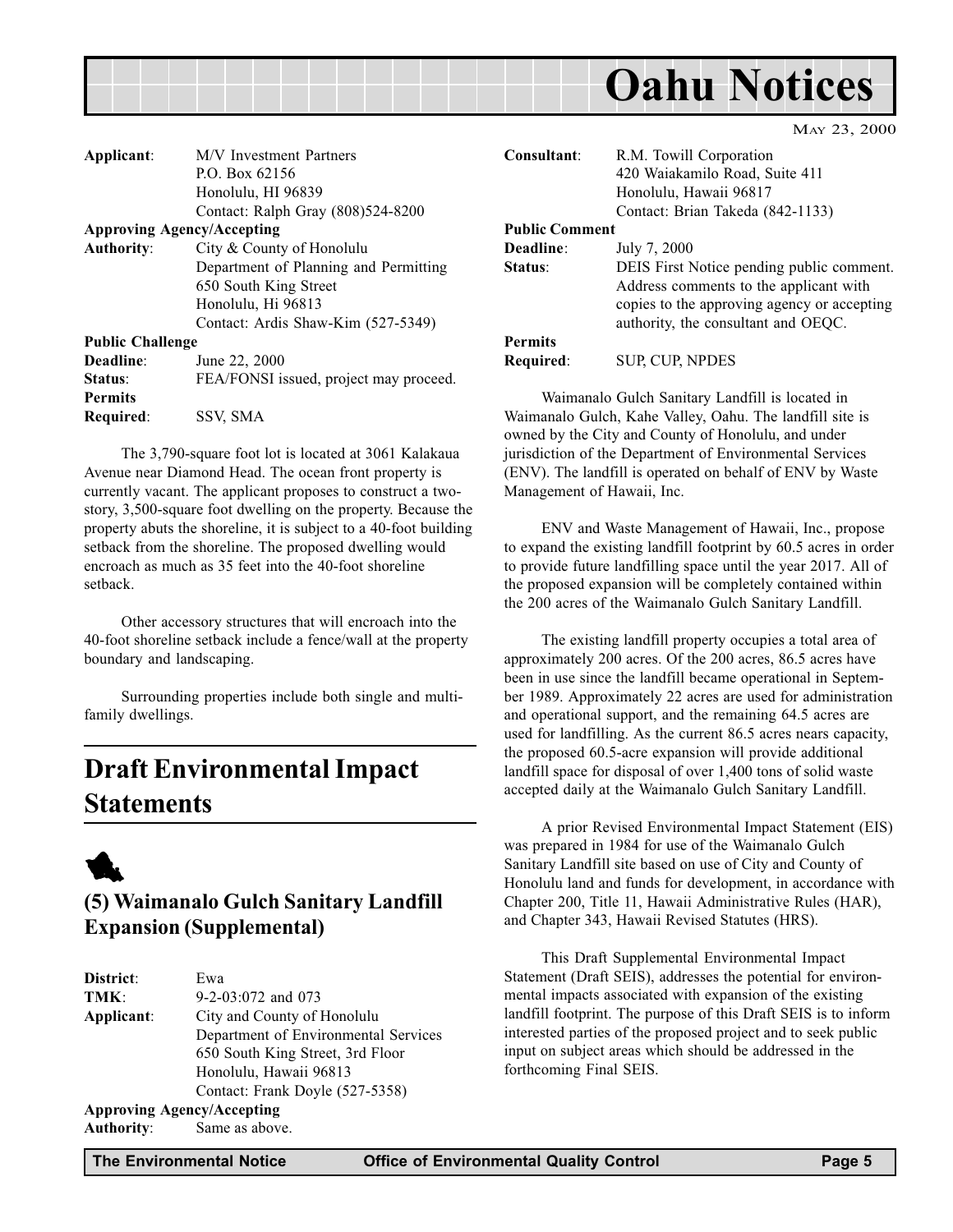## <span id="page-5-0"></span>Oahu Notices

MAY 23, 2000

## Previously Published Projects Pending Public Comments

### Draft Environmental Assessments

#### **4 Honolulu Police Training Academy Indoor** Firing Range, Waipahu

Applicant: Department of Design & Construction 650 South King Street Honolulu, Hawaii 96813 Contact: Curtis Kushimaejo (527-6332) Approving Agency/Accepting

#### Authority: same as above

Public Comment

Deadline: June 7, 2000

Approving Agency/Accepting Authority: Same as above

#### **4.** Leeward Bikeway OR&L Easement

Applicant: Department of Transportation Highways Division 869 Punchbowl Street Honolulu, Hawaii 96813 Contact: Ken Tatsuguchi (692-7578), Jonathan Winn (692-7579)

#### Public Comment Deadline: June 7, 2000

### Final Environmental Impact Statements

#### **1 Kailua-Kaneohe-Kahaluu Facilities Plan**

| Applicant:                        | City and County of Honolulu               |
|-----------------------------------|-------------------------------------------|
|                                   |                                           |
|                                   | Department of Design & Construction       |
|                                   | 650 South King Street                     |
|                                   | Honolulu, Hawaii 96813                    |
|                                   | Contact: Carl Arakaki (523-4671)          |
|                                   | and                                       |
|                                   | Department of Environmental Services      |
|                                   | 650 South King Street                     |
|                                   | Honolulu, Hawaii 96813                    |
|                                   | Contact: Kenneth Sprague (527-6663)       |
| <b>Approving Agency/Accepting</b> |                                           |
| <b>Authority:</b>                 | City and County of Honolulu               |
|                                   | Department of Planning and Permitting     |
|                                   | 650 South King Street                     |
|                                   | Honolulu, Hawaii 96813                    |
|                                   | Contact: Randall Fujiki (523-4432)        |
| Status:                           | FEIS currently being reviewed by the      |
|                                   | Department of Planning & Permitting, City |
|                                   | & County of Honolulu.                     |
|                                   |                                           |



#### Hawaii Association of Environmental Professionals 2000 Environmental Forum #2 Beach Erosion: State of the Science, Law, and Engineering

Forum Panel Members: Dr. Chip Fletcher, Professor, UH Geology Mr. Sam Lemmo, Resource Manager, DLNR Dr. Pat Sullivan, President, Oceanit Inc.

After years of evaluation and debate, the impacts of coastal erosion on Hawaii's beaches has emerged as a major concern for homeowners, land managers, planners and environmental professionals. Beach replenishment has been utilized as one solution to this difficult issue. Good science, engineering and legal and regulatory frameworks are needed to manage beach erosion and achieve opportunities for innovative, environmentally sound solutions to this vexing problem. You are invited to meet and discuss these issues with three experts in these field.

| Date:  | Tuesday, June 13, 2000                                                              |
|--------|-------------------------------------------------------------------------------------|
| Time:  | 11:30 a.m. - 1:00 p.m. (food is served $\omega$ 11:45; forum begins $\omega$ 12:00) |
| Place: | Oahu Country Club                                                                   |
| Cost:  | \$15.00 for HAEP members; \$20.00 for non-members                                   |
| RSVP:  | Ms. Corrine Tam @ 531-7094 by June 6, 2000                                          |
|        |                                                                                     |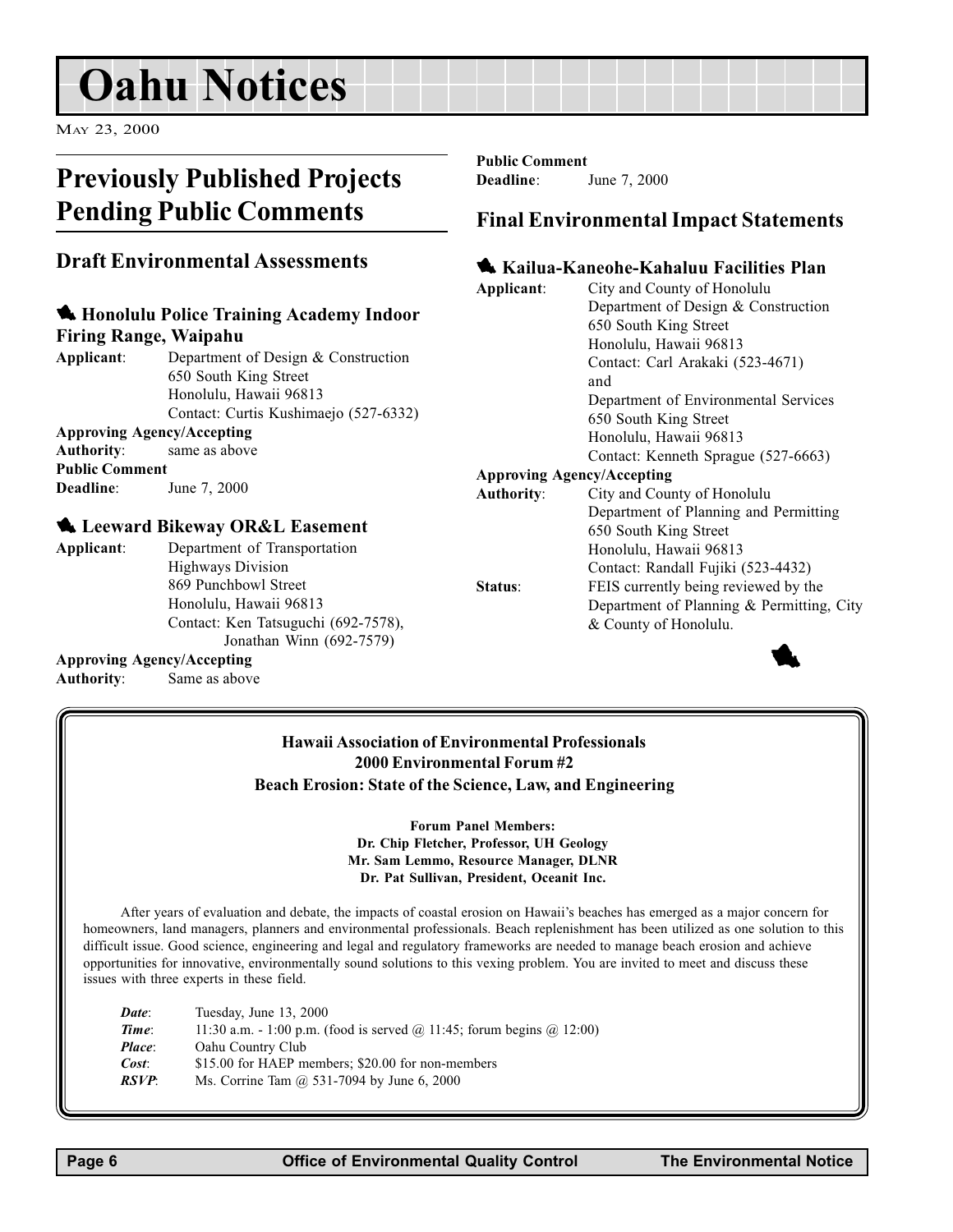## Maui Notices

MAY 23, 2000

<span id="page-6-0"></span>

|                       | <b>Draft Environmental</b>                                                                                                                                               |                                                                 |
|-----------------------|--------------------------------------------------------------------------------------------------------------------------------------------------------------------------|-----------------------------------------------------------------|
| <b>Assessments</b>    |                                                                                                                                                                          |                                                                 |
|                       |                                                                                                                                                                          |                                                                 |
|                       | (1) Lahaina Retail Building                                                                                                                                              | 3                                                               |
| District:<br>TMK:     | Lahaina<br>4-5-001:046                                                                                                                                                   | 2                                                               |
| Applicant:            | Harry & Jeanette Weinberg<br>Foundation, Inc.<br>3660 Waialae Avenue #400<br>Honolulu, Hawaii 96816<br>Contact: Alvin Awaya (924-1000)                                   |                                                                 |
|                       | <b>Approving Agency/Accepting</b>                                                                                                                                        |                                                                 |
| <b>Authority:</b>     | County of Maui<br>Planning Department<br>250 S. High Street<br>Wailuku, Hawaii 96793<br>Contact: Colleen Suyama (270-7735)                                               |                                                                 |
| Consultant:           | Sueda & Associates, Inc.<br>905 Makahiki Way<br>Honolulu, Hawaii 96826<br>Contact: Lloyd Sueda (949-6644)                                                                | <b>Final Environmental</b><br><b>Assessments/Findings of No</b> |
| <b>Public Comment</b> |                                                                                                                                                                          | <b>Significant Impacts (FONSI)</b>                              |
| Deadline:             | June 22, 2000                                                                                                                                                            |                                                                 |
| Status:               | DEA First Notice pending public comment.<br>Address comments to the applicant with<br>copies to the approving agency or accepting<br>authority, the consultant and OEQC. |                                                                 |
| <b>Permits</b>        |                                                                                                                                                                          | (2) Kihei Information Center, Boat Facility                     |
| Required:             | <b>SMA</b>                                                                                                                                                               | & Native Plant Nursery                                          |

Demolition of the former Shell Oil Service Station and construction of an approximate 6,000 sq. ft. one-story retail structure with a covered walkway for five tenant spaces, paved parking area and landscape planting. Access to the site is off the existing driveway access from Papalaua Street to the Old Lahaina Center.

#### District: Kihei TMK: 3-9-04: por. 1 and 61 Applicant: Kaho'olawe Island Reserve Commission 33 South King Street, Room 501 Honolulu, Hawaii 96813 Contact: Heidi Meeker (586-0761) Approving Agency/Accepting Authority: Same as above. Public Challenge Deadline: June 22, 2000 Status: FEA/FONSI issued, project may proceed. **Permits** Community plan amendment, zoning Required: change, SMA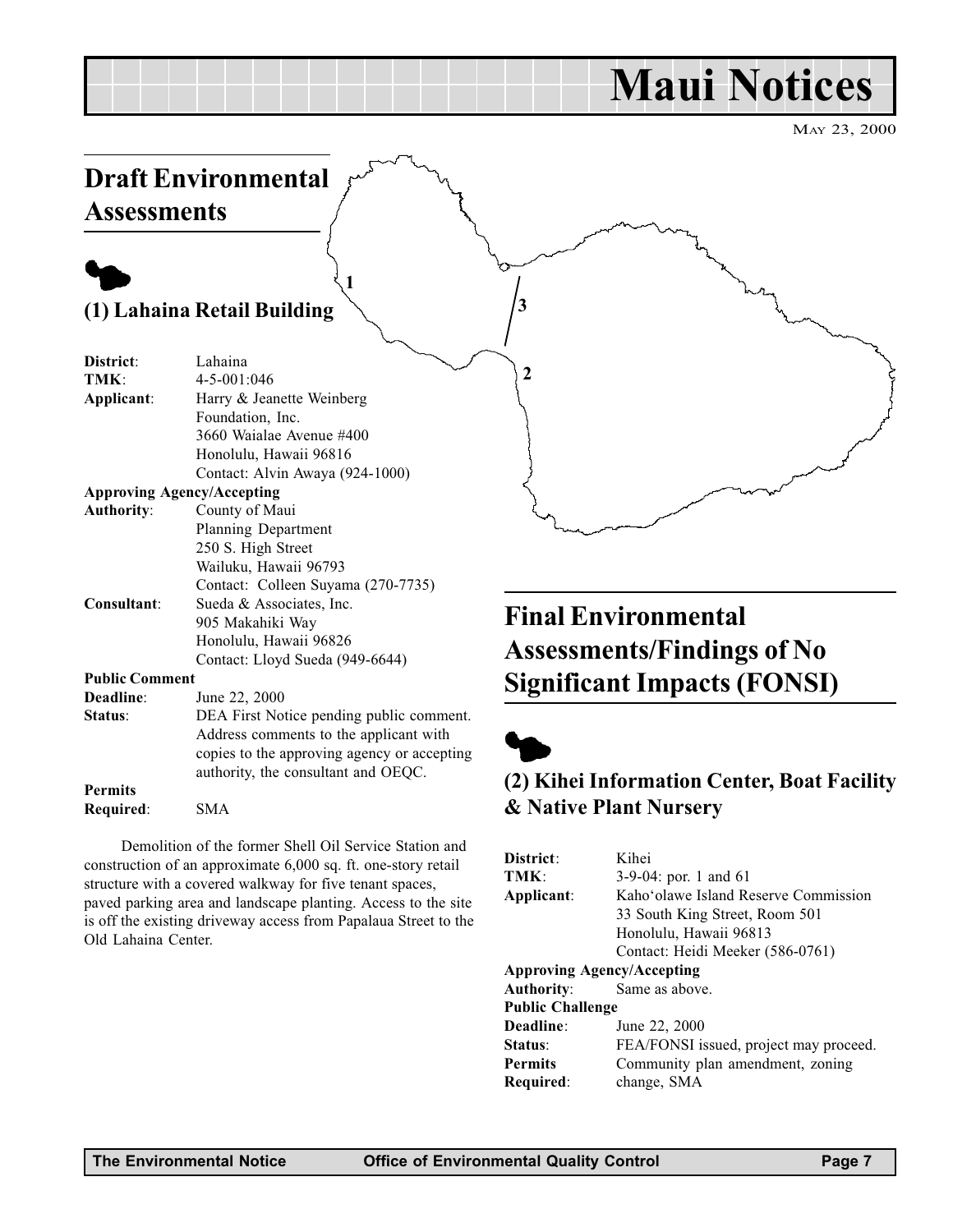## <span id="page-7-0"></span>Maui Notices

#### MAY 23, 2000

The Kaho'olawe Island Reserve Commission (KIRC) is requesting a Community Plan Amendment, a Change in Zoning Request, a Special Management Area Use Permit, and a Set Aside of Government Land for a Revocable Permit and future Executive Order and Subdivision to construct an Office/Information Center, a Boat House/Storage Facility, a Native Hawaiian Plant Nursery, and other necessary appurtenances on approximately eight (8) acres of State-owned land that is situated within the State "Urban" District and within the Special Management Area (SMA).

The Boat House/Storage Facility will house a boat, trailer, and equipment for KIRC's ocean and restoration programs. The nursery will include approximately four (4) acres of planting area for the propagation of Native Hawaiian plants, to be transplanted on Kaho'olawe. The Office/ Information Center will serve as office space for KIRC administration and as a public information center. Approximately two (2) acres of the site will remain undeveloped, except for landscaping, to preserve existing archaeological sites (burials) and open space along the shoreline for the South Maui Coastal Heritage Corridor.

The site is currently vacant, undeveloped, and littered with piles of garbage and other debris. It has non-native species of trees and plants interspersed with a few native species.

The proposed project will be phased based upon program needs, available funding and other government requirements.



## (3) Mokulele Highway - Puunene Avenue Roadway Widening (Supplemental)

| District:         | Wailuku                                     |
|-------------------|---------------------------------------------|
| TMK:              | various parcels in $3-8-4$ , 5, 6, 8 and 77 |
| Applicant:        | Department of Transportation                |
|                   | 869 Punchbowl Street                        |
|                   | Honolulu, Hawaii 96813                      |
|                   | Contact: Bob Siarot (873-3535)              |
|                   | <b>Approving Agency/Accepting</b>           |
| <b>Authority:</b> | Same as above.                              |
| Consultant:       | Chris Hart & Partners                       |
|                   | 1955 Main Street, Suite 200                 |
|                   | Wailuku, Hawaii 96793                       |
|                   | Contact: Rory Frampton (242-1955)           |
|                   |                                             |

#### Public Challenge

| <b>Deadline:</b> | June 22, 2000                          |
|------------------|----------------------------------------|
| <b>Status:</b>   | FEA/FONSI issued, project may proceed. |
| Permits          |                                        |
| Required:        | <b>SMA, NPDES</b>                      |

The Mokulele Highway / Puunene Avenue Roadway Widening Project consists of establishing a four-lane divided arterial between Piilani Highway and Puunene Avenue. The Project was reviewed by State and Federal agencies and was issued a FONSI by the State Department of Transportation (SDOT) and the Federal Highways Administration in 1997. The SDOT is proposing amendments and additions to the original plans in response to public input and further design analysis. The amendments include an adjacent bike and pedestrian path, landscape featuring native plants, and additional improvements to roadways adjacent to the original corridor.

This Supplementary Environmental Assessment (SEA) discusses the anticipated impacts of the additional improvements and also provides additional detail regarding routing, roadway improvements, and drainage infrastructure.

A summary of the anticipated impacts follows: The additional actions are anticipated to positively affect visual and recreational resources of the surrounding area. Additional roadway improvements will improve the level of service at intersections near or with Mokulele Highway. Archaeological assessments of the new right-of-way have found no cultural materials and anticipate no findings during construction. No perceptible increases in noise levels are projected at the existing receptors along the project corridor, and in most urban locations, the project will reduce noise levels. Air quality is anticipated to improve due to the Project. Impacts to land owners and lessees due to the expanded right of way acquisition will be mitigated through established guidelines set forth in Uniform Relocation Assistance and Real Property Acquisition Policies Act of 1970 (as amended by the Uniform Relocation Act of 1987) CFR Title 49 Part 24. Short-term construction-related impacts to air, noise, and water will be mitigated. In summary, no significant adverse impacts are anticipated as a result of the additional actions proposed for the Mokulele Highway - Puunene Avenue Roadway Widening Project.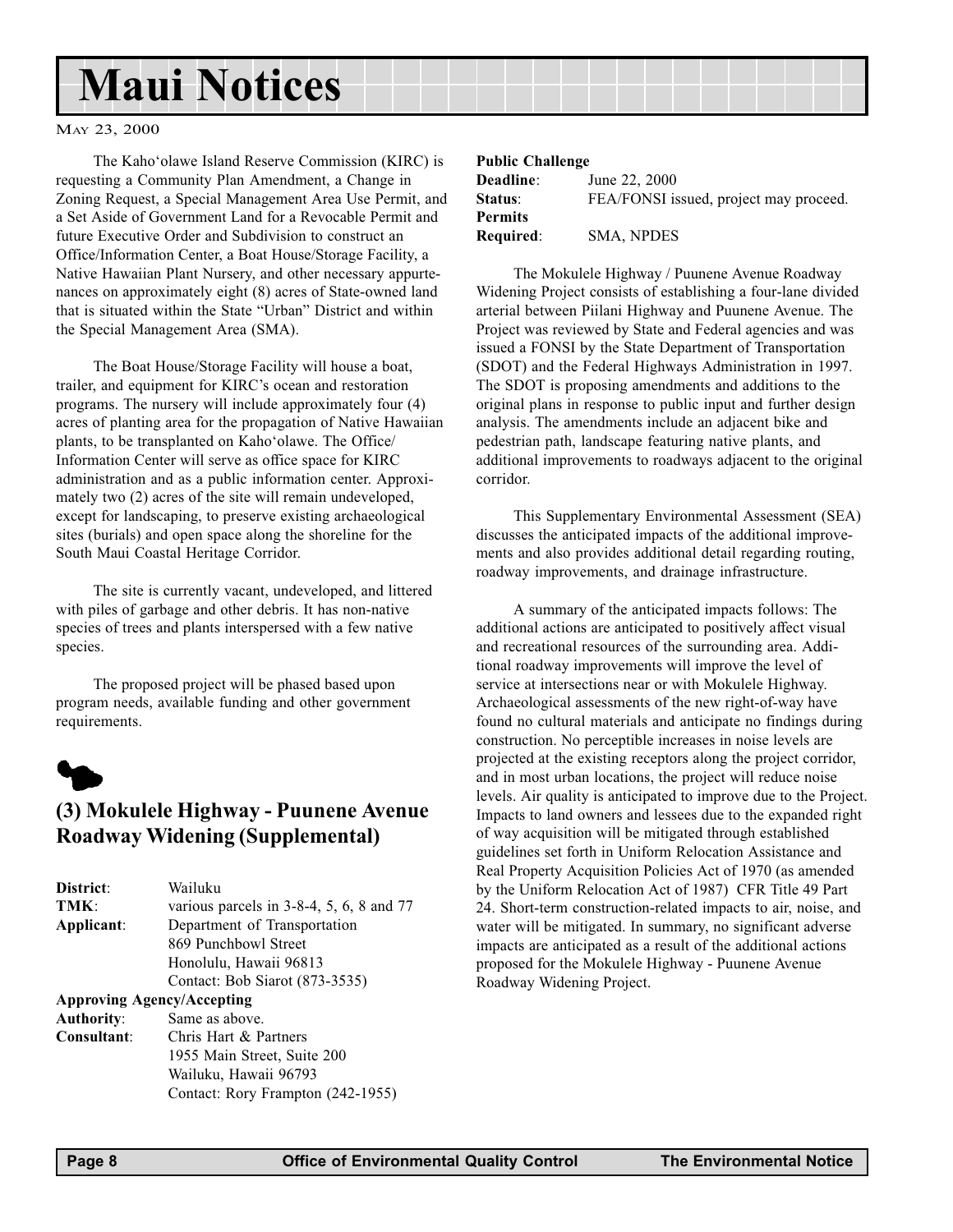## Maui Notices

MAY 23, 2000

## <span id="page-8-0"></span>National Environmental Policy Act



## (3) Mokulele Highway - Puunene Avenue Roadway Widening Project (Draft Suppplemental Environmental Assessment)

District: Wailuku Applicant: Federal Highway Administration P.O. Box 50206 300 Ala Moana Boulevard Honolulu, Hawaii 96850 Contact: Pat Phung (541-2700) and State Department of Transportation 869 Punchbowl Street Honolulu Hawaii 96813-5097 Contact: Robert Siarot (873-3535) Approving Agency/Accepting Authority: Federal Highway Administration P.O. Box 50206 300 Ala Moana Boulevard Honolulu, Hawaii 96850 Contact: Pat Phung (541-2700) Consultant: Chris Hart & Partners Landscape Architecture and Planning 1955 Main Street, Suite 200 Wailuku HI 96793 Contact: Rory Frampton (242-1955) Public Comment Deadline: June 22, 2000

Permits Required: SMA, NPDES

If you wish to comment on the Supplemental EA, please mail or deliver any comments you may have to the following addresses:

> Mr. Kazu Hayashida, Director State Department of Transportation Highways Division 869 Punchbowl Street Honolulu, Hawaii 96813 (808) 587-2150

Mr. Abraham Wong, Division Administrator U.S. Department of Transportation Federal Highway Administration P.O. Box 50206 300 Ala Moana Boulevard Honolulu, Hawaii 96850 (808) 541-2700

All written comments should be legible and include your name (individual and/or organization and return address). The period for comments closes on June 22, 2000.

Copies of the NEPA Supplemental EA are available for public inspection at the following locations:

U.S. Department of Transportation Federal Highway Administration, Hawaii Division 300 Ala Moana Boulevard Honolulu, Oahu, Hawaii

State Department of Transportation Highways Division, Maui District 650 Palapala Drive, Kahului, Maui, Hawaii

Notice is also hereby given the State Department of Transportation (SDOT) has recently made a Finding of No Significant Impact (FONSI) on the proposed project amendments in accordance with Chapter 343, Hawaii Revised Statutes. Should a sufficient level of interest be demonstrated from the public in response to the NEPA Supplemental EA, a public hearing may also be held on the proposed project amendments at a day and time to be determined.

For a project description, see the listing for Mokulele Highway Widening in the Maui FONSI section on the previous page.

 $\blacklozenge$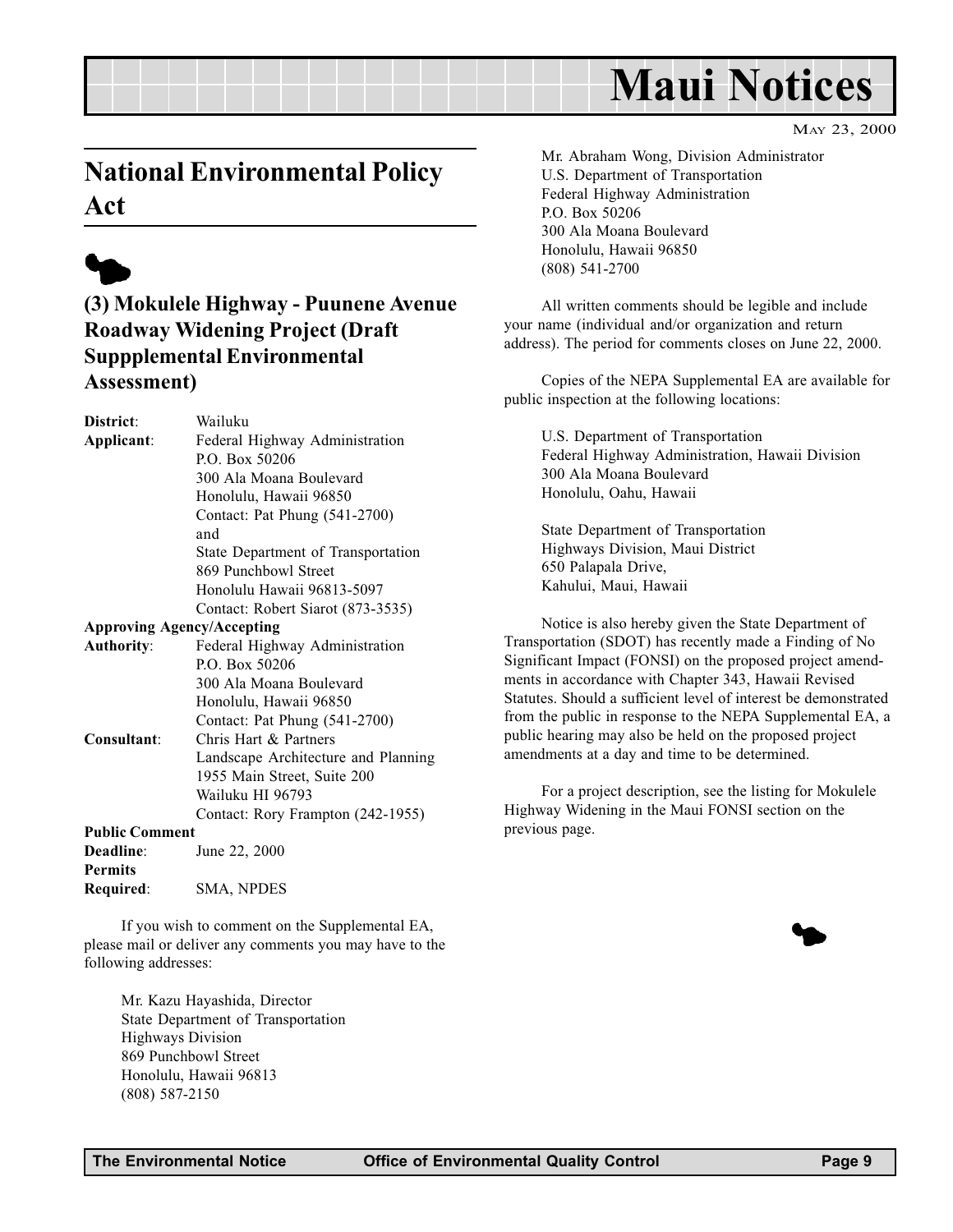## <span id="page-9-0"></span>Lanai Notices

MAY 23, 2000

## Draft Environmental Assessments

## $\bullet$ (1) Lanai Airport

| District:             | Lanai                                    |
|-----------------------|------------------------------------------|
| TMK:                  | $4-9-2:1$ , 41, 55 and 56                |
| Applicant:            | Department of Transportation             |
|                       | <b>Airports Division</b>                 |
|                       | 400 Rodgers Boulevard, Suite 700         |
|                       | Honolulu, Hawaii 96819                   |
|                       | Contact: Jerry Matsuda (838-8600)        |
|                       | <b>Approving Agency/Accepting</b>        |
| <b>Authority:</b>     | Same as above.                           |
| Consultant:           | KFC Airport, Inc.                        |
|                       | 3375 Koapaka Street, Suite F220-48       |
|                       | Honolulu, Hawaii 96819                   |
|                       | Contact: Brian Bowers (836-7787)         |
| <b>Public Comment</b> |                                          |
| Deadline:             | June 22, 2000                            |
| Status:               | DEA First Notice pending public comment. |
|                       | Address comments to the applicant with   |
|                       | copies to the consultant and OEQC.       |
| <b>Permits</b>        |                                          |
| Required:             | Building, grading                        |
|                       |                                          |

In 1990 an Environmental Impact Statement was completed for Lanai Airport, based on the proposed actions recommended in the 1990 Master Plan. The environmental impacts were found to have no significant impacts.

The Master Plan was updated in 1999 by re-evaluating and adjusting the 1990 Master Plan. As a result, the proposed actions found in this Environmental Assessment cover the same proposed actions and environmental impacts studied in the 1990 Environmental Impact Statement as well as any adjustments made to the 1990 Master Plan and presented in the 1999 Master Plan Update.



The proposed action consists of the following:

#### Airfield Facilities

- \* 2,000 foot runway extension to the northeast
- \* Parallel and additional entry/exit taxiways

\* Expansion of the apron and overlay of the existing runway and apron pavement

#### Terminal Facilities

- \* Expansion of the passenger terminal building
- \* Expansion of the automobile parking facilities

**1**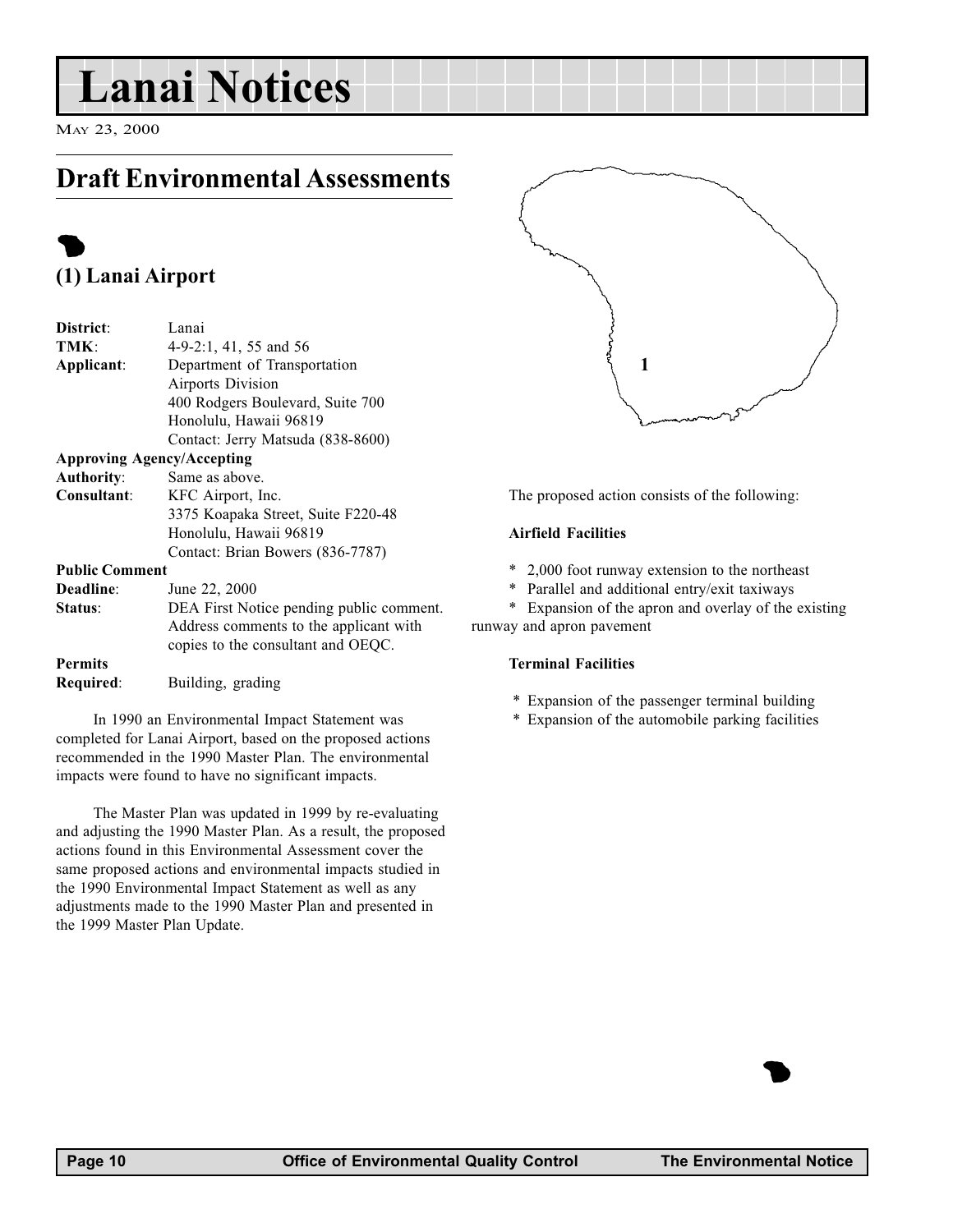## Hawaii Notices

MAY 23, 2000

## <span id="page-10-0"></span>Previously Published Projects

#### Draft Environmental Assessments

#### Honokaa Knolls Senior Apartments

Applicant: Hawaii Intergenerational Community Development Association 1154 Fort Street Mall, #300 Honolulu, Hawaii 96813 Contact: Mike Klein (524-0552) Approving Agency/Accepting

Authority: Office of Housing & Community Development 50 Wailuku Drive Hilo, Hawaii 96720 Contact: Edwin Taira (961-8379)

Public Comment Deadline: June 7, 2000

### Final Environmental Impact Statements

#### Puainako Street Extension and Widening

Applicant: County of Hawaii Department of Public Works 25 Aupuni Street Hilo, Hawaii 96720 Contact: Casey Yanagihara (961-8327)

#### Approving Agency/Accepting

Authority: Governor, State of Hawaii c/o Office of Environmental Quality Control 235 South Beretania Street, Suite 702 Honolulu, Hawaii 96813

#### Public Comment

Status: FEIS currently being reviewed by OEQC.



## Previously Published Projects

#### Draft Environmental Assessments

#### Kauai Centralized District Office and Baseyard Complex

Applicant: Department of Transportation Highways Division, Kauai District 3060 Eiwa Street, Room 205 Lihue, Hawaii 96766 Contact: Steven Kyono (274-3111) Approving Agency/Accepting

### Authority: Same as above.

Public Comment Deadline: June 7, 2000

#### Kauai Community College Sewage Treatment Plant Bypass Sewer Line

Applicant: Physical Facilities Planning Planning & Construction for Community Colleges 4303 Diamond Head Road Manele Building, Room 103 Honolulu, Hawaii 96816 Contact: Maynard Young (734-9390)

#### Approving Agency/Accepting

#### Authority: University of Hawaii, Office of Procurement, Property & Risk Management 1400 Lower Campus Road, Room 15 Honolulu, Hawaii 96822

#### Contact: Lynn Nakamasu (956-2115)

#### Public Comment

Deadline: June 7, 2000

#### Kaumualii Highway Improvements, Lihue to West of Maluhia Road

| Applicant:            | Dept. of Transportation, Highways Division |
|-----------------------|--------------------------------------------|
|                       | 3060 Eiwa Street, Room 205                 |
|                       | Lihue, Hawaii 96766                        |
|                       | Contact: Steven Kyono (274-3111)           |
|                       | and                                        |
|                       | U.S. Department of Transportation          |
|                       | Federal Highway Administration             |
|                       | 300 Ala Moana Boulevard                    |
|                       | P.O. Box 50206                             |
|                       | Honolulu, Hawaii 96850                     |
|                       | Contact: Abraham Wong (541-2700)           |
|                       | <b>Approving Agency/Accepting</b>          |
| Authority:            | Dept. of Transportation, Highways Division |
|                       | 3060 Eiwa Street, Room 205                 |
|                       | Lihue, Hawaii 96766                        |
|                       | Contact: Steven Kyono (274-3111)           |
| <b>Public Comment</b> |                                            |
| Deadline:             | June 7, 2000                               |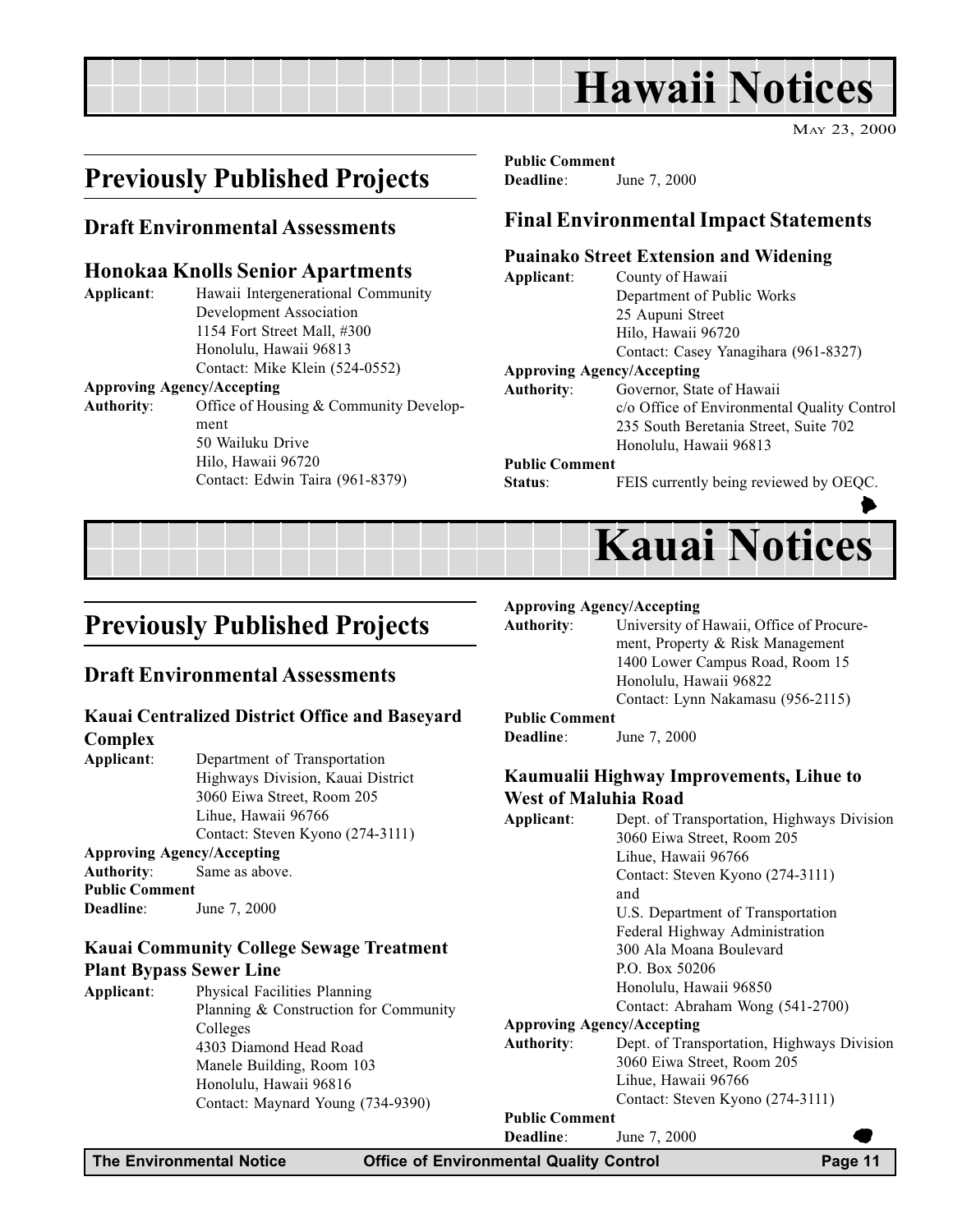## <span id="page-11-0"></span>Shoreline Notices

MAY 23, 2000

### Shoreline Certification Applications

Pursuant to § 13 -222-12, HAR the following shoreline certification applications are available for inspection at the DLNR District Land Offices on Kauai, Hawaii and Maui and at Room 220, 1151 Punchbowl St., Honolulu, Oahu (Tel: 587-0414). All comments shall be submitted in writing to the State Land Surveyor, 1151 Punchbowl Street, Room 210, Honolulu, HI 96813 and postmarked no later than fifteen (15) calendar days from the date of the public notice of the application.

| Case No. | Date Received | Location                                                                                                                                                                                                                                                                                                                | Applicant                                                                                        | Tax Map Key                        |
|----------|---------------|-------------------------------------------------------------------------------------------------------------------------------------------------------------------------------------------------------------------------------------------------------------------------------------------------------------------------|--------------------------------------------------------------------------------------------------|------------------------------------|
| MA-226   | 05/04/00      | Being lot 86 (Map 23) of Land Court<br>Application 1804 at Honuaula, Maui, Hawaii<br>(3700 Wailea Alanui Drive, Wailea)<br>Purpose: Obtain County Building Permit for<br>renovation and landscaping of parcel                                                                                                           | ControlPoint<br>Surveying, Inc., for<br>OWBR, LLC                                                | $2 - 1 - 008:061$                  |
| HA-224   | 05/03/00      | Lot 2-17 inclusive of "49 Black Sand Beach" at<br>Anaehoomalu, South Kohala, Island of Hawaii,<br>Hawaii (Honokaope Place)<br>Purpose: Determine current location of<br>shoreline                                                                                                                                       | R. M. Towill<br>Corporation, for Sea<br>Cliff Development,<br><b>LLC</b>                         | $6 - 8 - 003: 2 - 18$<br>inclusive |
| MA-225   | 05/02/00      | Being all of lot 8-A of Land Court Application<br>1846 (Map 1) at Keauhou, Honuaula,<br>Makawao, Maui, Hawaii<br>(SW intersection of Makena Alanui and<br>Makena Keoneolo Road)<br>Purpose: Obtain County Permit for public<br>parking and beach access improvements                                                    | Warren S. Unemori<br>Engineering, Inc., for<br>State of Hawaii                                   | $2 - 1 - 007:072$                  |
| OA-770   | 05/02/00      | Lot 1149 of Land Court Application 677 (Map<br>269) at Kailua, Koolaupoko, Oahu, Hawaii (48<br>South Kalaheo Avenue) Makai of Keoneolo-<br>Makena Road)<br>Purpose: Obtain County Building Permit for<br>new residence                                                                                                  | ParEn, Inc. dba park<br>engineering, for Lukens<br>Family Trust                                  | $4 - 3 - 013 : 006$                |
| MA-129   | 05/11/00      | Being a Portion of Royal Patent Grant 1663,<br>Land Commission Award 5524 to L. Konia and<br>Allotment 48 of the Partition of the Hui Land of<br>Mailepai at Alaeloa, Kaanapali, Lahaina, Island<br>of Maui, Hawaii (Hui Road E)<br>Purpose: To establish shoreline for use in<br>planning the future use of the parcel | Warren S. Unemori<br>Engineering, Inc., for<br>Hugh<br>Farrington/Lot48A<br><b>LLC</b>           | $4 - 3 - 15:004$                   |
| OA-771   | 05/10/00      | Lot 4 Kawailoa Beach Lots at Kawailoa,<br>Wailua, Island of Oahu, Hawaii (61-489<br>Kamekameka Hwy)<br>Purpose: To Obtain County Building Permit for<br>building renovations                                                                                                                                            | <b>Engineers Surveyors</b><br>Hawaii, Inc., for D. G.<br>Anderson C/O John<br>Dominis Restaurant | $6-1-08:119$                       |
| MA-227   | 05/10/00      | Lot 48-A of the Mailepai Hui Partition, being a<br>portion of Royal Patent Grant 1663 (Second lot<br>north of Hui Road "E" on Lower Honoapiilani<br>Road, ocean side)<br>Purpose: Determine shoreline for use in future<br>planning of the parcel and to obtain County<br><b>Building Permit</b>                        | Akamai Land<br>Surveying, Inc., for<br>Mary Hanson                                               | $4 - 3 - 15:054$                   |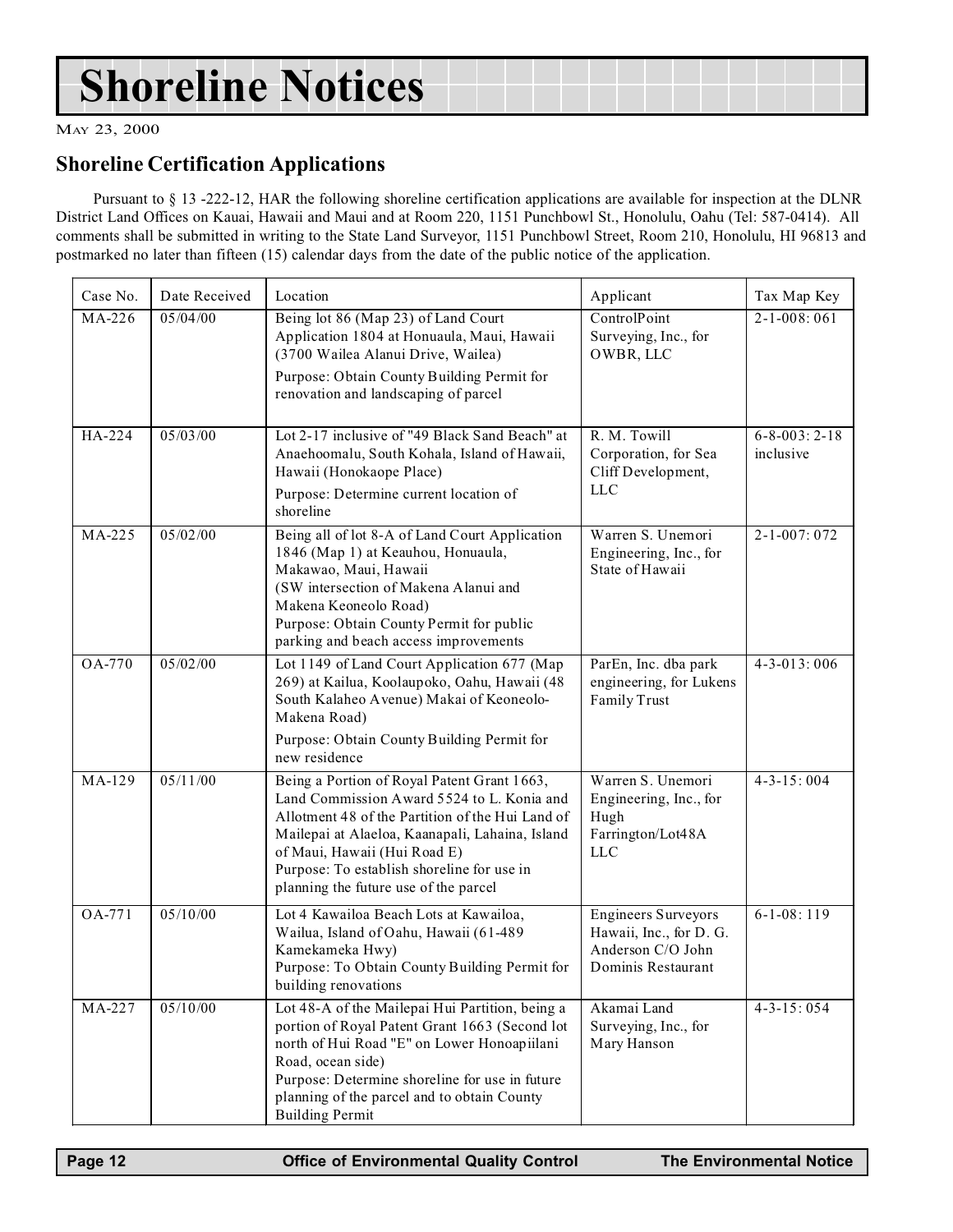## <span id="page-12-0"></span>Shoreline Notices

MAY 23, 2000

### Shoreline Certifications and Rejections

Pursuant to §13-222-26, HAR the following shorelines have been certified or rejected by the DLNR. A person may appeal a certification or rejection to the BLNR, 1151 Punchbowl Street, Room 220, Honolulu, HI 96813, by requesting in writing a contested case hearing no later than twenty (20) calendar days from the date of public notice of certification or rejection.

| Case<br>No. | Cert/Rej<br>Date          | Location<br>Applicant                                                                                                                                                                                                                                                                                                                                                                                    |                                                                                                           | Tax Map<br>Key                             |
|-------------|---------------------------|----------------------------------------------------------------------------------------------------------------------------------------------------------------------------------------------------------------------------------------------------------------------------------------------------------------------------------------------------------------------------------------------------------|-----------------------------------------------------------------------------------------------------------|--------------------------------------------|
| HA-<br>221  | 5/11/00<br>Certification  | Lot 10 of Hualalai Resort "K-1" Subdivision, File Plan 2184,<br>being a portion of R.P. 7843 Land Commission Award<br>7715, Apana 10 to L. Kamehameha at Kaupulehu, North<br>Kona, Hawaii Portion of R.P. 4475 and Land Commission<br>Award 7713, Apana 30 to V. Kamamalu<br>(Off Queen Highway - Hualalai Resort, Kailua-Kona)<br>Purpose: Obtain County Building Permit for new residence<br>structure | Wes Thompson<br>Associates, for<br>Laupulehu Makai<br>Venture                                             | $7-2-12:10$                                |
| KA-<br>063  | 05/11/00<br>Certification | Lot 72 Wainiha Hui Lands, being a portion of R.P. 7194,<br>Land Commission Award 11216, Apana 5 to M.<br>Kekaauonohi at Wainiha, Kauai, Hawaii (5-7030 and 5-<br>7030 A Kuhio Highway)<br>Purpose: Obtain County Building Permit residence structure                                                                                                                                                     | Wagner<br>Engineering<br>Services, Inc., for<br>Keith and Clara<br>Buckhold                               | $5 - 8 - 12:07$                            |
| OA-<br>765  | 05/11/00<br>Certification | Lot 19-A of Sunset Beach Lots, being a portion of Grant<br>8206 to S. S. Steinhauser at Paumalu, Koolauloa, Island of<br>Oahu, Hawaii (59-543 Ke Iki Road)<br>Purpose: Calculate building potential and obtain County<br><b>Building Permit</b>                                                                                                                                                          | Wesley T.<br>Tengan LPLS, for<br>Ronald Eckstrom                                                          | $5-9-03:07$                                |
| MA-<br>202  | 05/11/00<br>Certification | Olowalu Makai-Komohana Subdivision, Olowalu Makai-<br>Hikina Subdivision at Olowalu, Lahaina, Maui, Hawaii<br>(Makai of Honoapiilani Highway and East of Olowalu<br>Stream)<br>Purpose: Re-certification of the shoreline                                                                                                                                                                                | Tanaka<br>Engineering<br>Services, Inc., for<br>Gary Wampler                                              | $4 - 8 - 03:043$<br>to $046 \&$<br>por. 05 |
| MO-<br>057  | 05/09/00<br>Rejected      | Land Commission Award, Apana 2 to Nakoko, Royal Patent<br>3869 and Land Commission Award 147-B, Apana 3 to<br>Kainiki, Royal Patent 3779, Wawaia, Molokai, Hawaii<br>Purpose: Anticipation of an application for accretion                                                                                                                                                                               | James M. Brock<br>C/O Gerald<br>Yonashiro, for<br>Burk Jones,<br>Joanie Jones and<br><b>Timothy Jones</b> | $5-6-09:15$<br>& 16                        |
| OA-<br>766  | 05/11/00<br>Certification | Lot 100 and 101 of Land Court Application 772 at Laie,<br>Koolauloa, Island of Oahu, Hawaii<br>(55-565 Kamehameha Highway)<br>Purpose: Determine shoreline set back for landscaping                                                                                                                                                                                                                      | Hawaii Land<br>Consultants, for<br>Church of Jesus<br>Christ of Latter<br>Day Saints                      | $5 - 5 - 03:50$<br>& 51                    |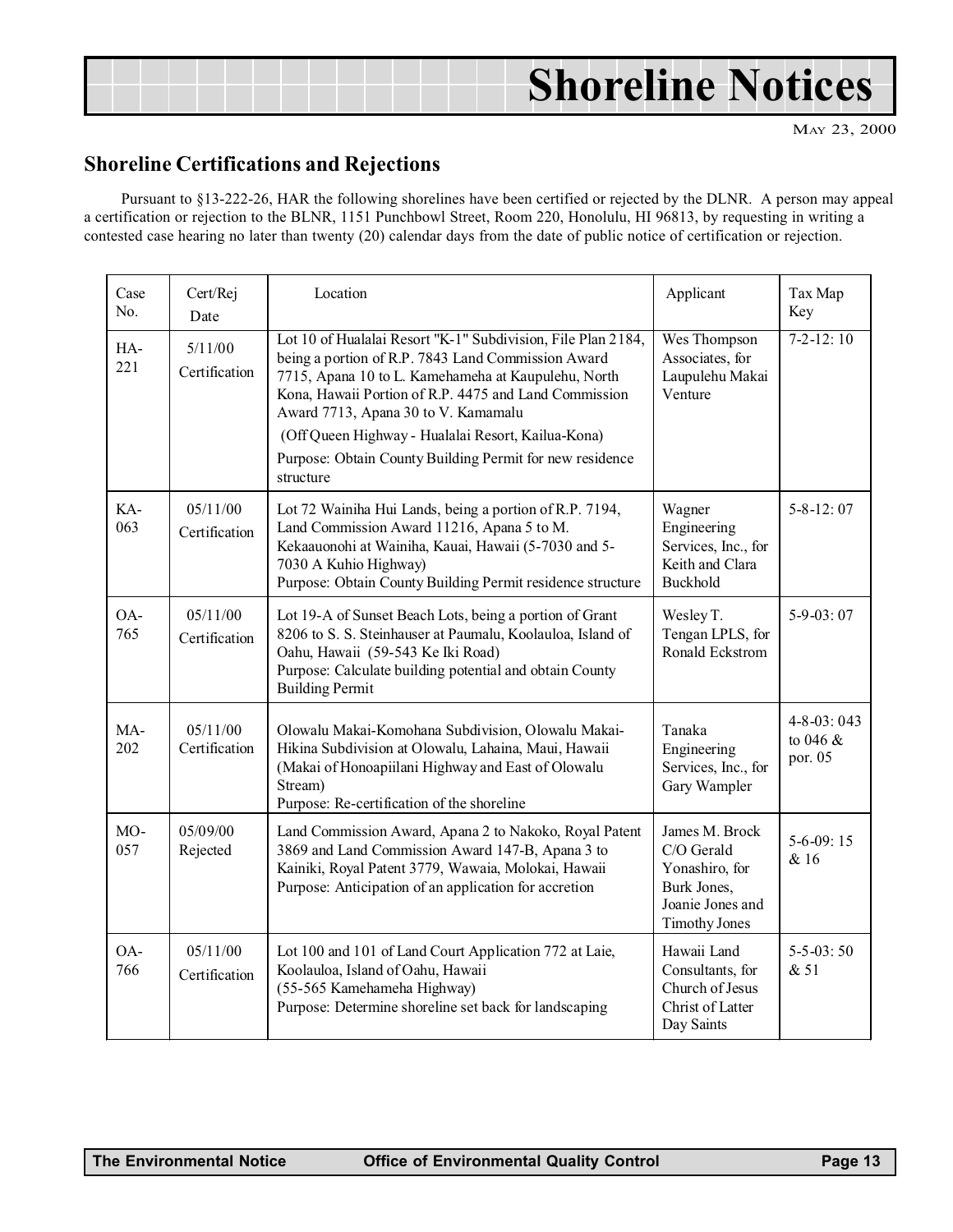## Pollution Control Permits

MAY 23, 2000

## Department of Health Permits

The following is a list of some pollution control permits currently being reviewed by the State Department of Health. For more information about any of the listed permits, please contact the appropriate branch or office of the Environmental Management Division at 919 Ala Moana Boulevard, Honolulu.

| <b>Branch</b><br>Permit Type                                        | Applicant & Permit<br><b>Number</b>                   | Project Location                                 | Pertinent<br>Date           | Proposed Use                                                                                                                      |
|---------------------------------------------------------------------|-------------------------------------------------------|--------------------------------------------------|-----------------------------|-----------------------------------------------------------------------------------------------------------------------------------|
| Clean Air<br>Branch,<br>586-4200,<br>Covered<br>Source              | Pohakulepo<br>Recycling, L.L.C.<br>CSP 0386-02-C      | TMK: 3-6-04: Por. of 7<br>Wailuku, Maui          | Issued:<br>4/28/00          | 800 TPH Portable Rock<br>Crushing Plant                                                                                           |
| Clean Air<br>Branch,<br>586-4200,<br>Covered<br>Source              | Grace Pacific<br>Corporation<br>CSP 0045-01-C         | 91-920 Farrington<br>Highway, Kapolei,<br>Oahu   | Issued:<br>5/2/00           | 400 TPH Non-Portable<br>Plant, 250 TPH Portable<br>Crushing Plant with Diesel<br>Engine Generator, and<br>150 TPH Screening Plant |
| Clean Air<br>Branch,<br>586-4200,<br>Temporary<br>Covered<br>Source | Jas W. Glover<br>CSP 0464-01-CT                       | Kaumualii Highway<br>at Halfway Bridge,<br>Kauai | Comments<br>Due:<br>6/8/00  | 300 TPH Portable Asphalt<br>Plant with a 650 kW<br>Diesel Engine Generator                                                        |
| Clean Air<br>Branch,<br>586-4200,<br>Temporary<br>Covered<br>Source | <b>Grace Pacific</b><br>Corporation<br>CSP 0045-02-CT | 91-920 Farrington<br>Highway, Kapolei,<br>Oahu   | Issued:<br>5/3/00           | 334 TPH Hot Mix Asphalt<br>Facility                                                                                               |
| Clean Air<br>Branch,<br>586-4200,<br>Covered<br>Source              | Tileco, Inc.<br>CSP 0244-01-C                         | 91-209 Hanua Street,<br>Kapolei, Oahu            | Comments<br>Due:<br>6/16/00 | 384 TPH Stone<br>Processing Plant and<br><b>Hollow Concrete Block</b><br>Plant                                                    |
| Clean Air<br>Branch,<br>586-4200,<br>Temporary<br>Covered<br>Source | Kiyosaki Tractor<br>Works, Inc.<br>CSP 0400-01-CT     | Hilo Landfill, Hilo,<br>Hawaii                   | Comments<br>Due:<br>6/16/00 | 640 TPH Portable Stone<br>Quarrying and Processing<br>Plant with a 565 kW<br>Diesel Engine Generator                              |
| Clean<br>Water<br>Branch,<br>589-4309,<br><b>NPDES</b>              | State DOT<br>#00-CW-PW-09                             | Island-wide, Oahu                                | Comments<br>Due:<br>6/7/00  | Discharge water collected<br>by the Municipal Separate<br>Storm Sewer System<br>(MS4)                                             |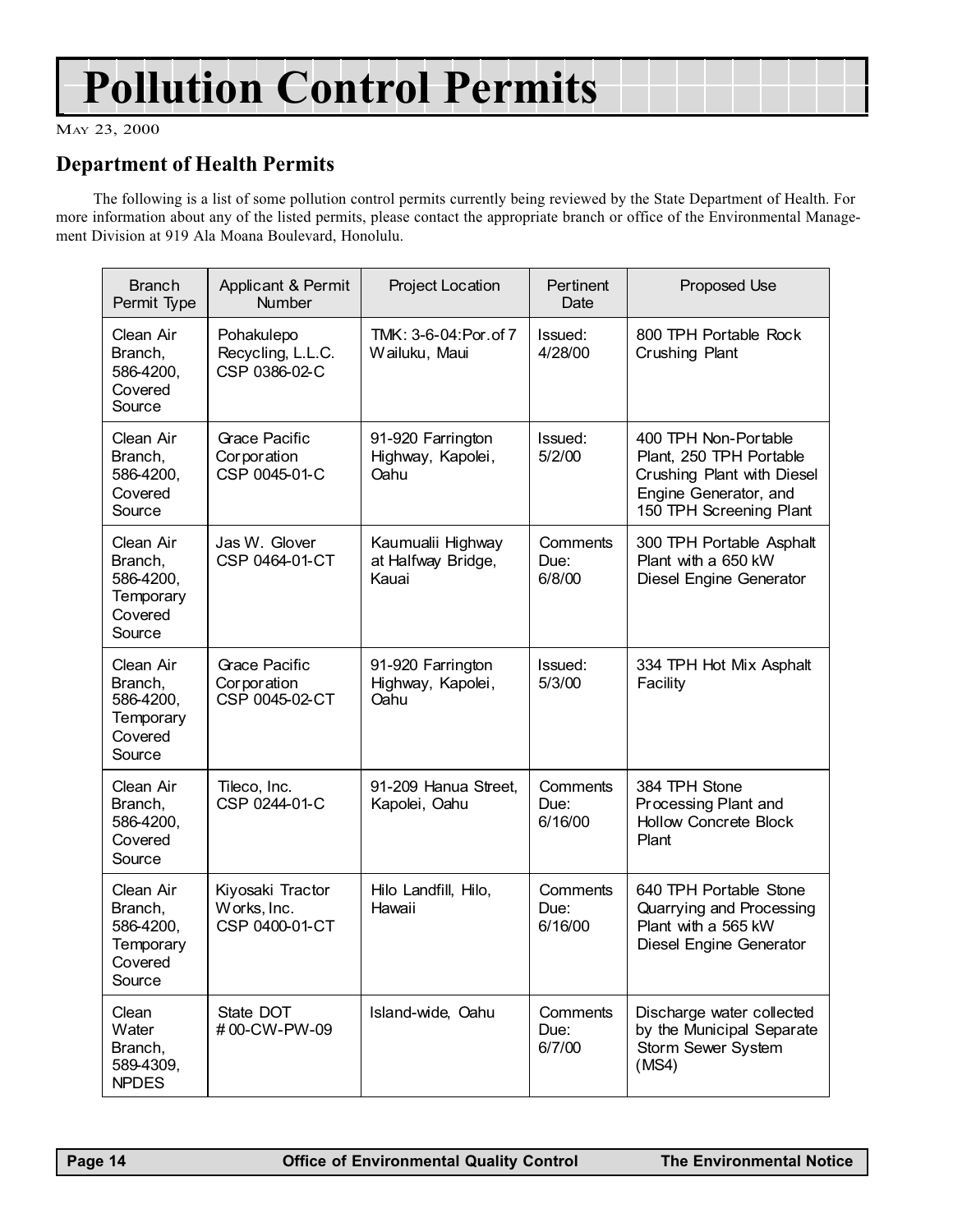## Pollution Control Permits

MAY 23, 2000

## Department of Health Permits (continued)

| Branch &                       | Applicant & Permit                       | Project Location                           | Pertinent  | Proposed Use             |
|--------------------------------|------------------------------------------|--------------------------------------------|------------|--------------------------|
| Permit Type                    | Number                                   |                                            | Dates      |                          |
| Safe Drinking                  | Directorate of Public                    | Pohakuloa Training Area                    | n/a        | Abandonment of one       |
| Water Branch,                  | Works                                    | U.S. Army Garrison - Hawaii                |            | drainage injection well, |
| 586-4258,                      | U.S. Army Garrison -                     | Hamakua, Hawaii                            |            | and modification of      |
| <b>UIC</b> Permit              | Hawaii                                   |                                            |            | two other drainage       |
|                                | UH-2073                                  |                                            |            | wells.                   |
| <b>Safe Drinking</b>           | Department of Water                      | 0.3 MG Saddle Road Well A                  | Comment by | Construction of two      |
| Water Branch,                  | Supply County of                         | Resvr.                                     | 7/5/00     | drainage injection       |
| 586-4258,                      | Hawaii                                   | Ponahawai, South Hilo                      |            | wells for potable water  |
| <b>UIC</b> Permit              | UH-2083                                  | TMK: 2-5-41:47                             |            | well start-up.           |
| Safe Drinking                  | Department of Water                      | 0.3 MG Saddle Road Well A                  | n/a        | Register one drainage    |
| Water Branch,                  | Supply County of                         | Resvr.                                     |            | injection well for site  |
| 586-4258,                      | Hawaii                                   | Ponahawai, South Hilo                      |            | drainage and reservoir   |
| <b>UIC</b> Permit              | <b>UH-2083A</b>                          | TMK: 2-5-41:47                             |            | overflow.                |
| Safe Drinking                  | Central Kona Land,                       | Hale Ke'e Ke'e Subdivision                 | TBA        | Construction of three    |
| Water Branch,                  | <b>LLC</b>                               | Mamalahoa Highway,                         |            | injection wells for      |
| 586-4258,                      | UH-2084                                  | Kealakekua, South Kona                     |            | surface drainage.        |
| <b>UIC</b> Permit              |                                          | TMK: 8-1-03:11,32,33,34,                   |            |                          |
|                                |                                          | Por. 5                                     |            |                          |
| <b>Safe Drinking</b>           | Hiluhilu Development Makalei Plantations |                                            | Comment by | Construction of 32       |
| Water Branch,                  | <b>LLC</b>                               | Subdivision                                | 6/21/00    | injection wells for      |
| 586-4258,                      | <b>UH-1896A</b>                          | Mamalahoa Hwy., Kailua-                    |            | surface drainage.        |
| <b>UIC</b> Permit              |                                          | Kona                                       |            |                          |
|                                |                                          | TMK: 7-2-05:1                              |            |                          |
| Safe Drinking                  |                                          | National Park Service Pu'uhonua o Honaunau | n/a        | Permit modification of   |
| Water Branch,                  | U.S. Department of                       | National Historical Park                   |            | 2 injection wells for    |
| 586-4258,                      | Interior                                 | Highway 160, Honaunau, S.                  |            | standby sewage           |
| <b>UIC</b> Permit              | UH-1986                                  | Kona                                       |            | effluent disposal.       |
| Safe Drinking                  | Department of                            | Kauai High and Intermediate                | n/a        | Construction of four     |
| Water Branch,                  | Education                                | School, Building A                         |            | injection wells for      |
| 586-4258,                      | State of Hawaii                          | 3577 Lala Road, Lihue,                     |            | sewage effluent          |
| <b>UIC</b> Permit              | UK-2085                                  | Nawiliwili                                 |            | disposal.                |
|                                |                                          | TMK: 3-2-005:010 and 011                   |            |                          |
| Safe Drinking                  | Department of                            | Kauai High and Intermediate                | n/a        | Registration of one      |
| Water Branch,                  | Education                                | School, Building A                         |            | injection well for       |
| 586-4258,                      | State of Hawaii                          | 3577 Lala Road, Lihue,                     |            | sewage effluent          |
| <b>UIC</b> Permit              | <b>UK-2085A</b>                          | Nawiliwili                                 |            | disposal.                |
|                                |                                          | TMK: 3-2-005:010 and 011                   |            |                          |
| Safe Drinking                  | Naval Facilities                         | Pacific Missile Range Facility n/a         |            | Abandonment of one       |
| Water Branch,                  | Engineering                              | near Bldg. 389, Kekaha,                    |            | injection well for       |
| 586-4258,                      | Command, Pacific                         | Waimea                                     |            | runoff and equipment     |
| <b>UIC</b> Permit              | Division,                                | TMK: $(4)-1-2-02:13$                       |            | washwater.               |
|                                | U.S. Dept. of the                        |                                            |            |                          |
|                                | Navy                                     |                                            |            |                          |
|                                | <b>UK-2086</b>                           |                                            |            |                          |
| Safe Drinking                  | Association of                           | Alihi Lani Apartments                      | n/a        | Permit modification of   |
| Water Branch,                  | <b>Apartment Owners</b>                  | 2564 Ho'onani Road, Koloa,                 |            | 2 injection wells to     |
|                                |                                          |                                            |            |                          |
| 586-4258,<br><b>UIC</b> Permit | UK-1609                                  | Poipu                                      |            | register new owner.      |

The Environmental Notice Office of Environmental Quality Control Page 15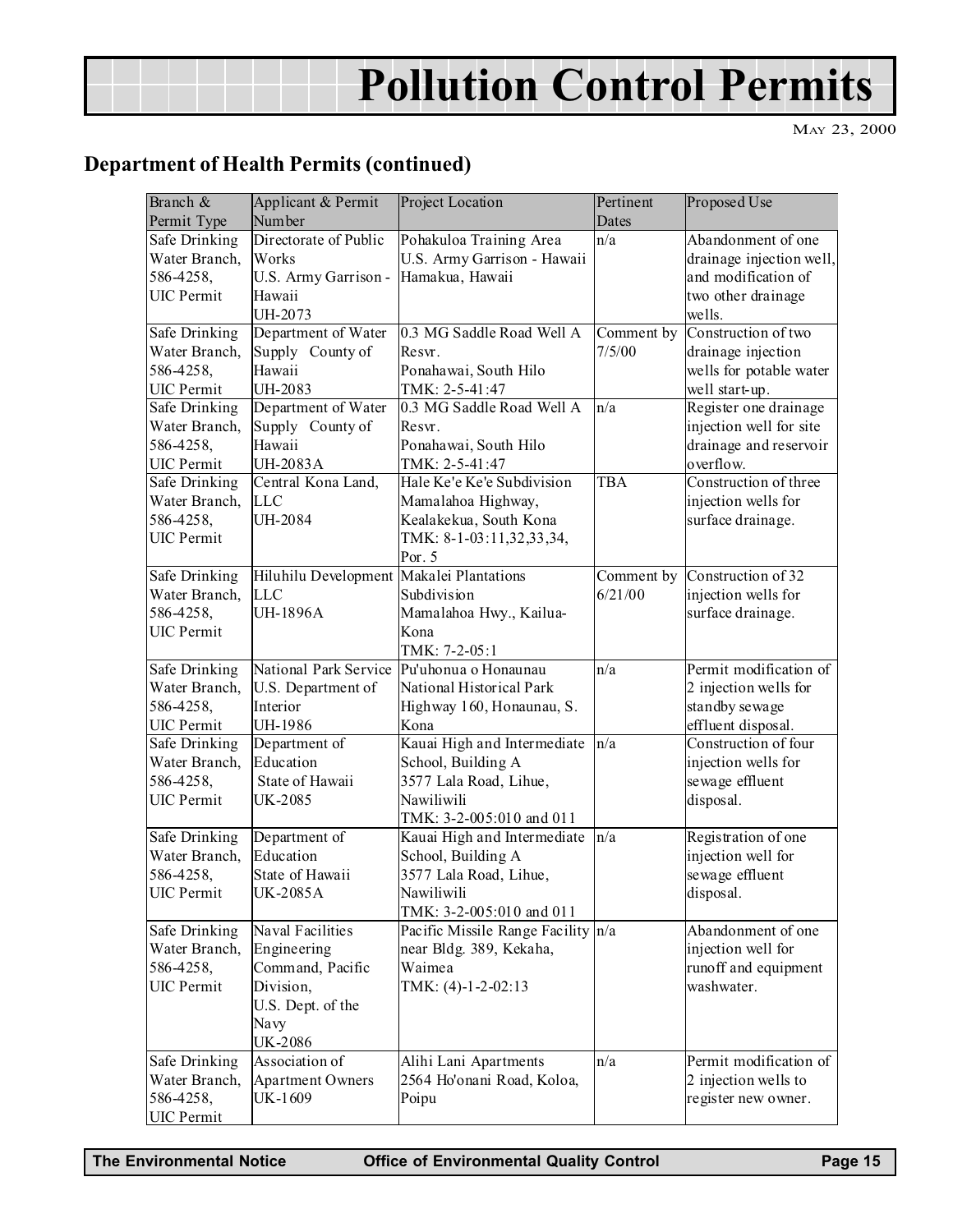## <span id="page-15-0"></span>Alien Species Permits

MAY 23, 2000

## Biological Control Organisms

Before most alien organisms can be brought into Hawaii they must receive a permit from the Board of agriculture. The application is first reviewed by experts in biology and heard in a public meeting of the Committee on Plants and Animals. To learn more about these permit applications, interested parties are encouraged to contact:

Neil Reimer, Ph.D. Plant Quarantine Branch Hawaii Department of Agriculture 701 Ilalo St. Honolulu, HI 96813 Ph. 586-0846 E-mail: nreimer@elele.peacesat.hawaii.edu

The following import application is being reviewed by the Hawaii Department of Agriculture.

Title: Request for 1) Preliminary review of 5 biological control organisms for future placement on the list of conditionally-approved animals, for import and release; and 2) preliminary review of 2 biological control organisms for movement from the list of restricted animals (part A) to the list of conditionally-approved animals, for import and release.

**Purpose:** The movement of the biocontrol agents Chrysoperla carnea (lace wing), Orius insidiosus (pirate bug), Chilocorus circumdatus (ladybug), Geocoris punctipes (bigeyed bug), Scolothrips sexmaculatus (predatory thrips), Encarsia formosa and Trichogramma minutum (both predatory wasps), and would make these organisms available for import and release by the general public.



### Federal Consistency Reviews

The Hawaii Coastal Zone Management (CZM) Program has received the following federal actions to review for consistency with the CZM objectives and policies in Chapter 205A, Hawaii Revised Statutes. This public notice is being provided in accordance with section 306(d)(14) of the National Coastal Zone Management Act of 1972, as amended. For more information, please call John Nakagawa with the Hawaii CZM Program at 587-2878. Federally mandated deadlines require that comments be received by the date specified for each CZM consistency review and can be mailed to: David W. Blane, Director, Office of Planning, Dept. of Business, Economic Development and Tourism, P.O. Box 2359, Honolulu, Hawaii 96804. Or, fax comments to the CZM Program at 587-2899.

## (1) Extension of General Permit PODCO 86-1 for Seawater Intake Pipelines, Keahole Point, Island of Hawaii

| Applicant:              | Natural Energy Laboratory of Hawaii                    |
|-------------------------|--------------------------------------------------------|
|                         | Authority                                              |
|                         | Federal Action: Department of the Army Permit          |
|                         | Federal Agency: U.S. Army Corps of Engineers, 438-9258 |
|                         | Contact: Bill Lennan, 438-6986                         |
| Location:               | Keahole Point, North Kona, Island of                   |
|                         | Hawaii                                                 |
| <b>Proposed Action:</b> |                                                        |

Extend the expiration date of the Corps of Engineers

General Permit that authorizes the installation of up to 20 pipes for cold water (deep seawater), warm water (surface water) and return water for the Natural Energy Laboratory of Hawaii. The original general permit was issued in 1989 for 15 pipes and was reissued in 1994 authorizing an additional 5 pipes for a total of 20. Presently 12 pipes are installed, 8 of the pipes are not in service or are non-operational. The first project planned under the extended General Permit will install two 54-inch pipes using two existing micro tunnels constructed under the previous General Permit. One will be a cold water pipe extending about 3,000 feet from shore to a depth of about 915 feet, and the second will be a warm water pipe that will terminate about 500 feet from shore. Comments Due: June 6, 2000

## (2) City and County of Honolulu Purchase of New Buses

Federal Action: Federal Funds - Urban Mass Transportation Capital Improvement Grant Federal Agency: Federal Transit Administration Applicant: City and County of Honolulu Department of Transportation Services Contact: Phyllis Kurio, 527-6894 Location: Oahu Proposed Action: Purchase six new standard 40-foot buses and twenty new paratransit buses to replace vehicles in the City's bus fleet reaching their maximum useful service. The Federal

Transit Administration grant request is for \$2,509,815.

Comments Due: June 6, 2000